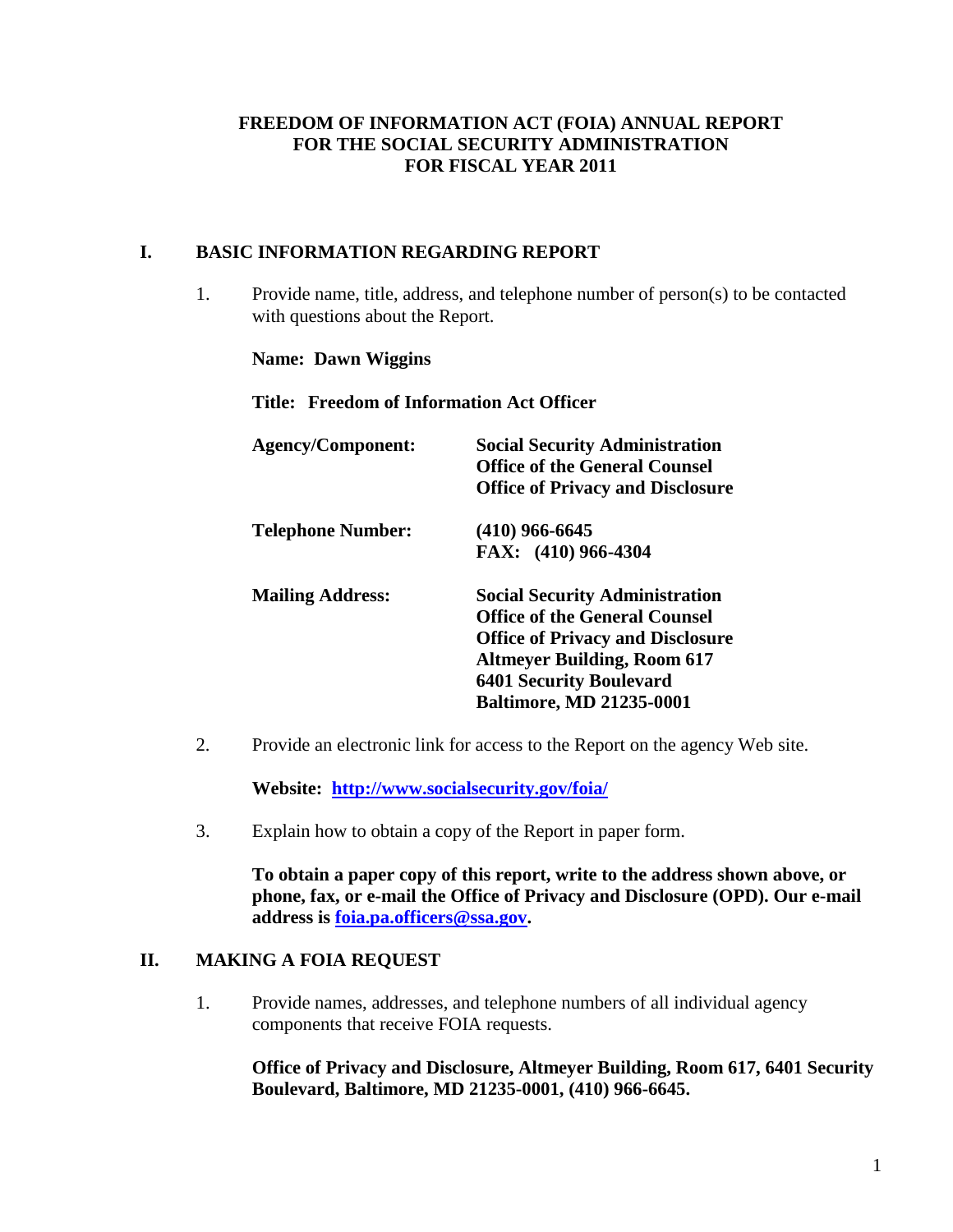**Division of Earning Records, 3-D-10 Metro West, 300 North Greene Street, Baltimore, MD 21290-0300, (410) 597-1730.**

2. Provide a brief description of why some requests are not granted and an overview of certain general categories of the agency's records to which the FOIA exemptions apply.

**In general, we do not disclose: classified records; internal personnel rules; records of investigation; information deemed confidential by law; personal information about living people; information that is otherwise legally privileged; or trade secrets found in confidential financial information within procurement records.**

**The following are some examples of agency records covered by FOIA exemptions:**

- **Exemption 2, Internal Personnel Rules and Practices. After** *Milner v. U.S. Dep't of the Navy* **(131 S. Ct. 1259 (2011)), we use Exemption 2 only to withhold information regarding federal agency personnel matters such as conditions of employment, hiring tests, work rules, disciplinary actions, and employee benefits.**
- **Exemption 3, Prohibited by Law. We cite this exemption when the law strictly prohibits disclosing the requested information or when we can withhold information under specific criteria set by law. For example, the Internal Revenue Code restricts the disclosure of tax return information, such as third-party addresses, employer's names, addresses, and earnings information. The Federal Information Security Management Act (FISMA) of 2002 [\(44 U.S.C.](http://en.wikipedia.org/wiki/Title_44_of_the_United_States_Code) § [3541\)](http://www.law.cornell.edu/uscode/44/3541.html) protects sensitive information about our systems because its release would increase the opportunity of fraud and pose cyber-security risks to our networks. In addition, the Federal Acquisition Regulation (48 C.F.R. Part 15.5) protects from disclosure contract information submitted by unsuccessful bidders.**
- **Exemption 4, Trade Secrets and Commercial or Financial Information. We withhold information obtained from outside the Government that relates to "trade secrets and commercial or financial information which, if disclosed, would either cause substantial harm to a person's ability to compete with others in his business or impair the Government's ability to obtain needed information." These records may include detailed information concerning profits, losses, and business costs. This exemption does not apply to SSA program records; we generally use it to avoid disclosing procurement records.**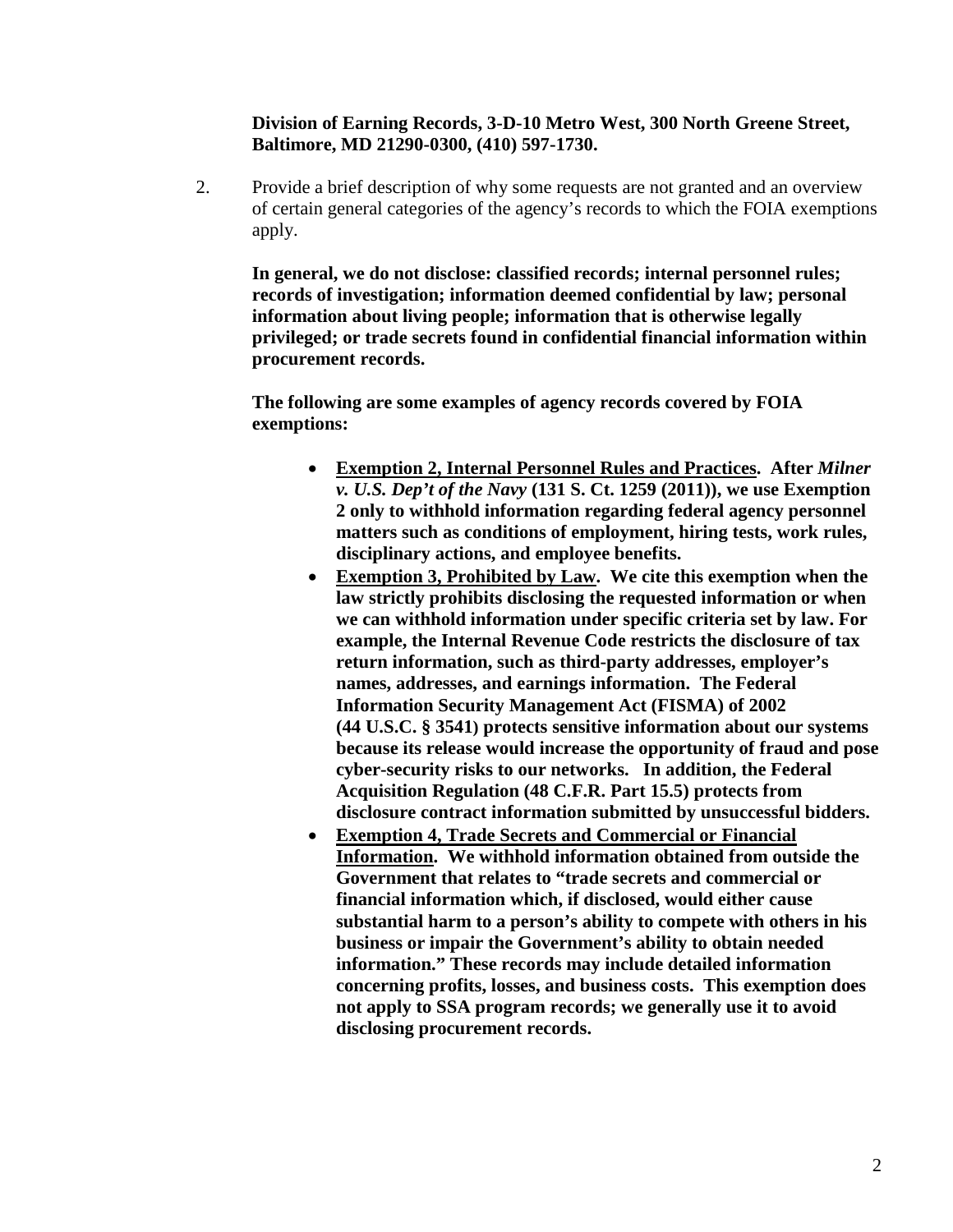- **Exemption 5, Interagency or Intra-agency Memorandums. We withhold memorandums or letters that would not be available by law to a party, other than a party in litigation with the agency. We cite this exemption to withhold opinions (such as Office of the General Counsel opinions), recommendations, suggestions, or judgmental analyses exchanged or developed by SSA's field and central office components before making policy or other decisions.**
- **Exemption 6, Invasion of Privacy. We withhold any personal information if disclosing it would constitute a clearly unwarranted invasion of personal privacy. For example, we would invoke this exemption when a requester asks if his neighbor receives Social Security benefits. Disclosing this information would not serve the public interest and would constitute an invasion of the neighbor's privacy.**
- **Exemption 7, Investigatory Records. We withhold records compiled for law enforcement purposes if the production of this information could reasonably be expected to interfere with law enforcement proceedings, deprive a person of their right to a fair trial, disclose the identity of a confidential source, disclose investigative techniques or procedures, or endanger the life or physical safety of law enforcement personnel. We apply this exemption to Office of the Inspector General (OIG) reports and information.**

## **III. ACRONYMS, DEFINITIONS, AND EXEMPTIONS**

1. Provide any agency-specific acronyms or terms used in this Report.

**OPD- Office of Privacy and Disclosure**

**SSA- Social Security Administration**

**SSN- Social Security number**

**FISMA- Federal Information Security Management Act**

- 2. Include the following definitions of terms used in this Report:
	- a. **Administrative Appeal** A request to a Federal agency asking that it review, at a higher administrative level, a full denial or a partial denial of access to records under the FOIA, or any other FOIA determination such as a matter pertaining to fees.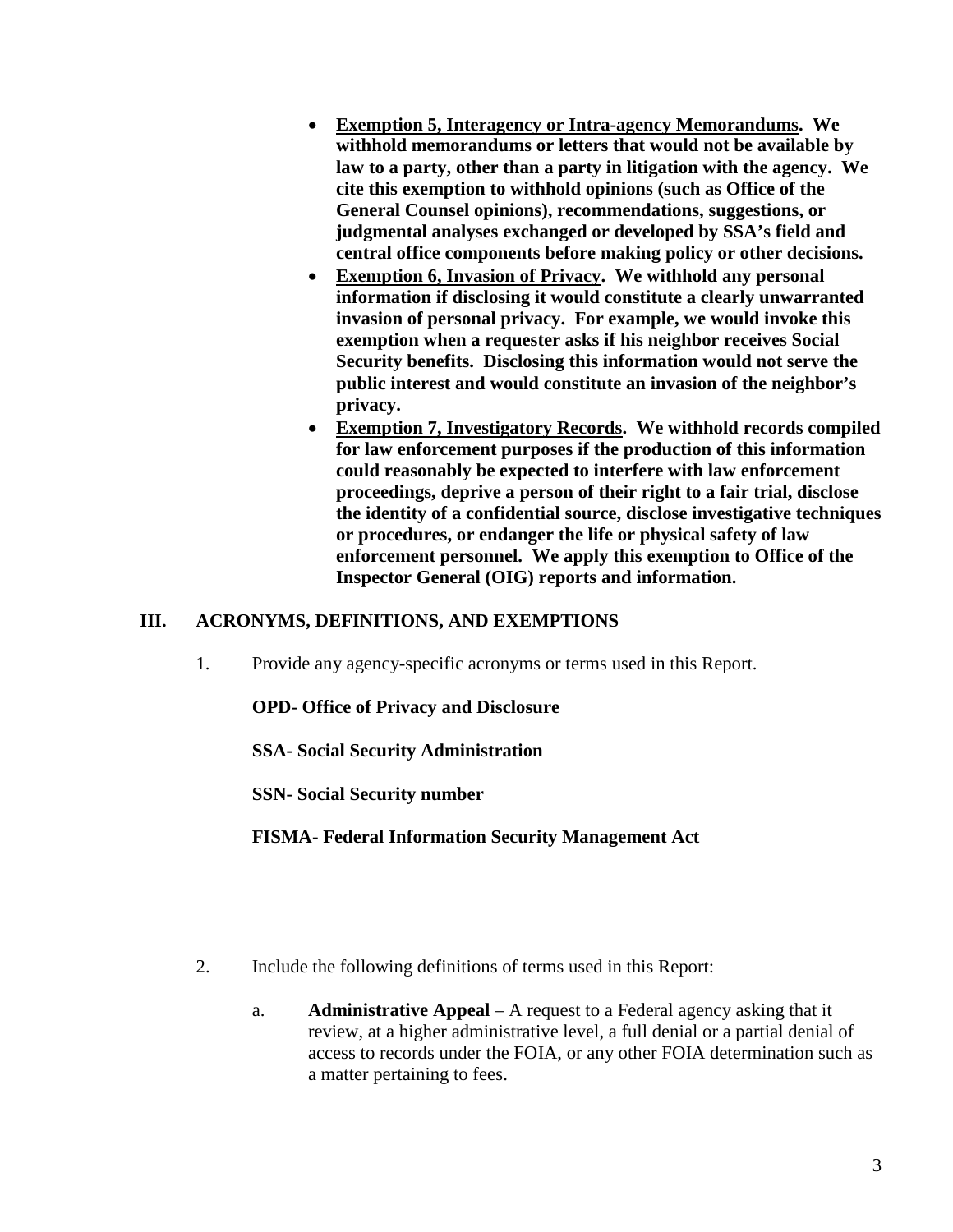- b. **Average Number** the number obtained by dividing the sum of a group of numbers by the quantity of numbers in the group. For example, of 3, 7, and 14, the average number is 8.
- c. **Backlog** the number of requests that are pending at an agency at the end of the fiscal year that are beyond the statutory time period for a response.
- d. **Component** for agencies that process requests on a decentralized basis, a "component" is an entity, also sometimes referred to as an Office, Division, Bureau, Center, or Directorate, within the agency that processes FOIA requests. The FOIA now requires that agencies include in their Annual FOIA Report data for both the agency overall and for each principal component of the agency.
- e. **Consultation** the procedure whereby the agency responding to a FOIA request first forwards a record to another agency for its review because that other agency has an interest in the document. Once the agency in receipt of the consultation finishes its review of the record, it responds back to the agency that forwarded it. That agency, in turn, will then respond to the FOIA requester.
- f. **Exemption 3 Statute** a Federal statute that exempts information from disclosure and which the agency relies on to withhold information under subsection (b)(3) of the FOIA.
- g. **FOIA Request** a FOIA request is generally a request to a Federal agency for access to records concerning another person (i.e., a "third-party" request), or concerning an organization, or a particular topic of interest. FOIA requests also include requests made by requesters seeking records concerning themselves (i.e., "first-party" requests) when those requesters are not subject to the Privacy Act, such as non-U.S. citizens. Moreover, because all first-party requesters should be afforded the benefit of both the access provisions of the FOIA as well as those of the Privacy Act, FOIA requests also include any first-party requests where an agency determines that it must search beyond its Privacy Act "systems of records" or where a Privacy Act exemption applies, and the agency looks to FOIA to afford the greatest possible access. All requests that require the agency to use the FOIA in responding to the requester are included in this Report.

Additionally, a FOIA request includes records referred to the agency for processing and direct response to the requester. It does not, however, include records for which the agency has received a consultation from another agency. (Consultations are reported separately in Section XII of this Report.)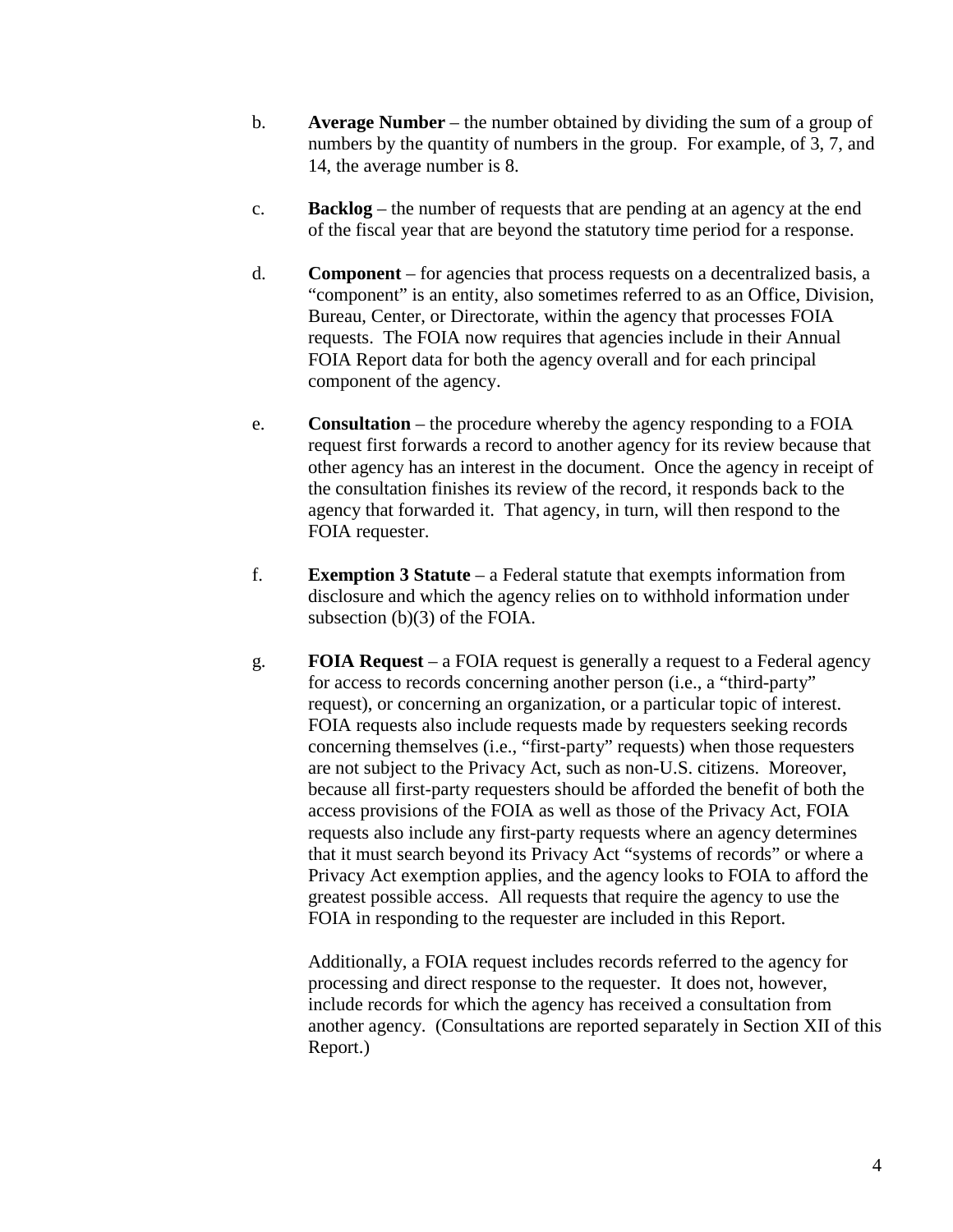- h. **Full Grant** an agency decision to disclose all records in full in response to a FOIA request.
- i. **Full Denial** an agency decision not to release any records in response to a FOIA request because the records are exempt in their entireties under one or more of the FOIA exemptions, or because of a procedural reason, such as when no records could be located.
- j. **Median Number** the middle, not average, number. For example, of 3, 7, and 14, the median number is 7.
- k. **Multi-Track Processing** a system in which simple requests requiring relatively minimal review are placed in one processing track and more voluminous and complex requests are placed in one or more other tracks. Requests granted expedited processing are placed in yet another track. Requests in each track are processed on a first in/first out basis.
	- i. **Expedited Processing** an agency will process a FOIA request on an expedited basis when a requester satisfies the requirements for expedited processing as set forth in the statute and in agency regulations.
	- ii. **Simple Request** a FOIA request that an agency using multi-track processing places in its fastest (non-expedited) track based on the low volume and/or simplicity of the records requested.
	- iii. **Complex Request** a FOIA request that an agency using multi-track processing places in a slower track based on the high volume and/or complexity of the records requested.
- l. **Partial Grant/Partial Denial** in response to a FOIA request, an agency decision to disclose portions of the records and to withhold other portions that are exempt under the FOIA, or to otherwise deny a portion of the request for a procedural reason.
- m. **Pending Request or Pending Administrative Appeal** a request or administrative appeal for which an agency has not taken final action in all respects.
- n. **Perfected Request** a request for records which reasonably describes such records and is made in accordance with published rules stating the time, place, fees (if any) and procedures to be followed.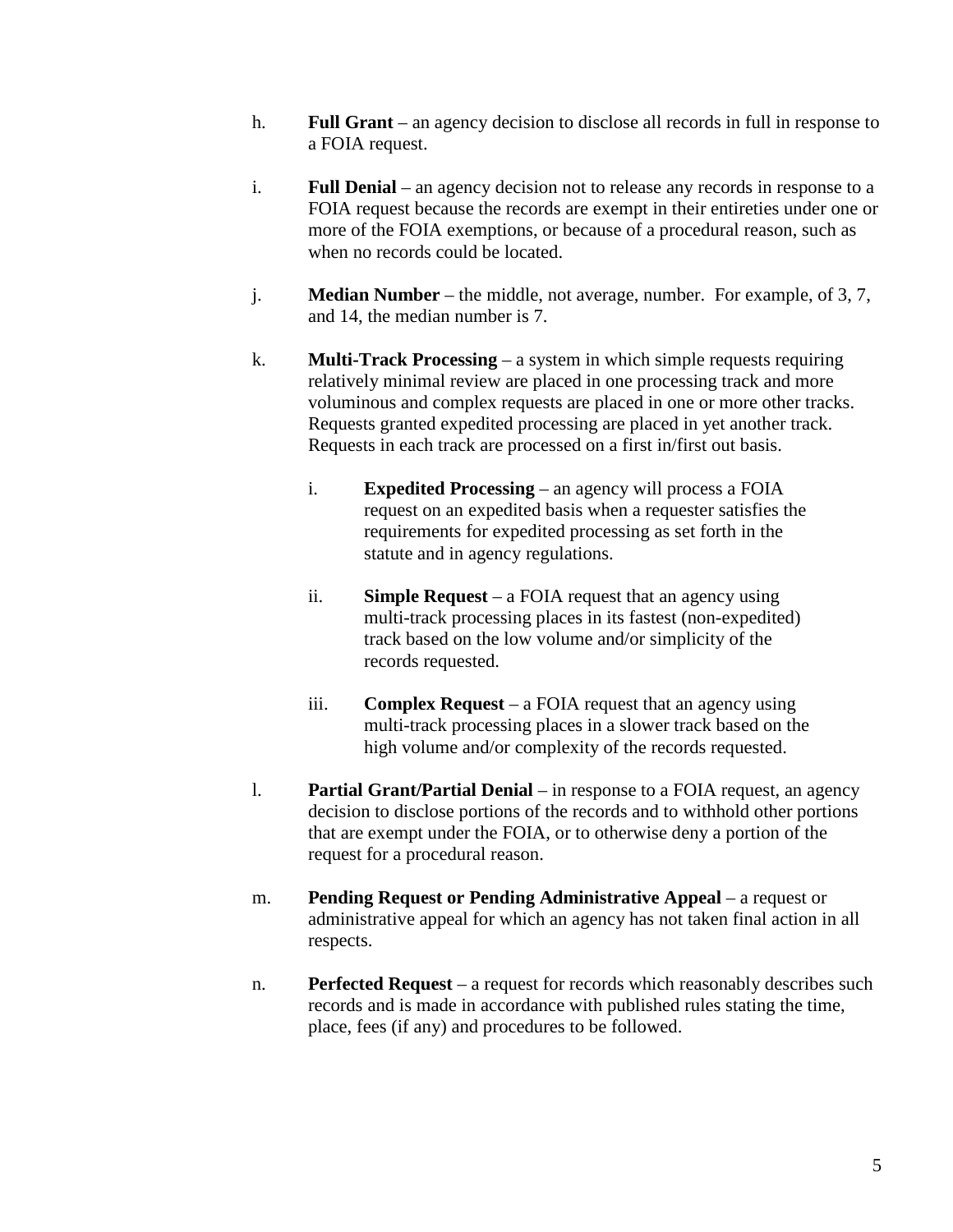- o. **Processed Request or Processed Administrative Appeal** a request or administrative appeal for which an agency has taken final action in all respects.
- p. **Range in Number of Days** the lowest and highest number of days to process requests or administrative appeals.
- q. **Time Limits** the time period in the statute for an agency to respond to a FOIA request (ordinarily twenty working days from receipt of a perfected FOIA request).
- 3. Include the following concise descriptions of the nine FOIA exemptions:
	- a. **Exemption 1**: classified national defense and foreign relations information
	- b. **Exemption 2**: internal agency rules and practices (Low 2 only)
	- c. **Exemption 3**: information that is prohibited from disclosure by another federal law
	- d. **Exemption 4**: trade secrets and other confidential business information
	- e. **Exemption 5**: inter-agency or intra-agency communications that are protected by legal privileges
	- f. **Exemption 6**: information involving matters of personal privacy
	- g. **Exemption 7**: records or information compiled for law enforcement purposes, to the extent that the production of those records (A) could reasonably be expected to interfere with enforcement proceedings, (B) would deprive a person of a right to a fair trial or an impartial adjudication, (C) could reasonably be expected to constitute an unwarranted invasion of personal privacy, (D) could reasonably be expected to disclose the identity of a confidential source, (E) would disclose techniques and procedures for law enforcement investigations or prosecutions, or would disclose guidelines for law enforcement investigations or prosecutions, or (F) could reasonably be expected to endanger the life or physical safety of any individual
	- h. **Exemption 8**: information relating to the supervision of financial institutions
	- i. **Exemption 9**: geological information on wells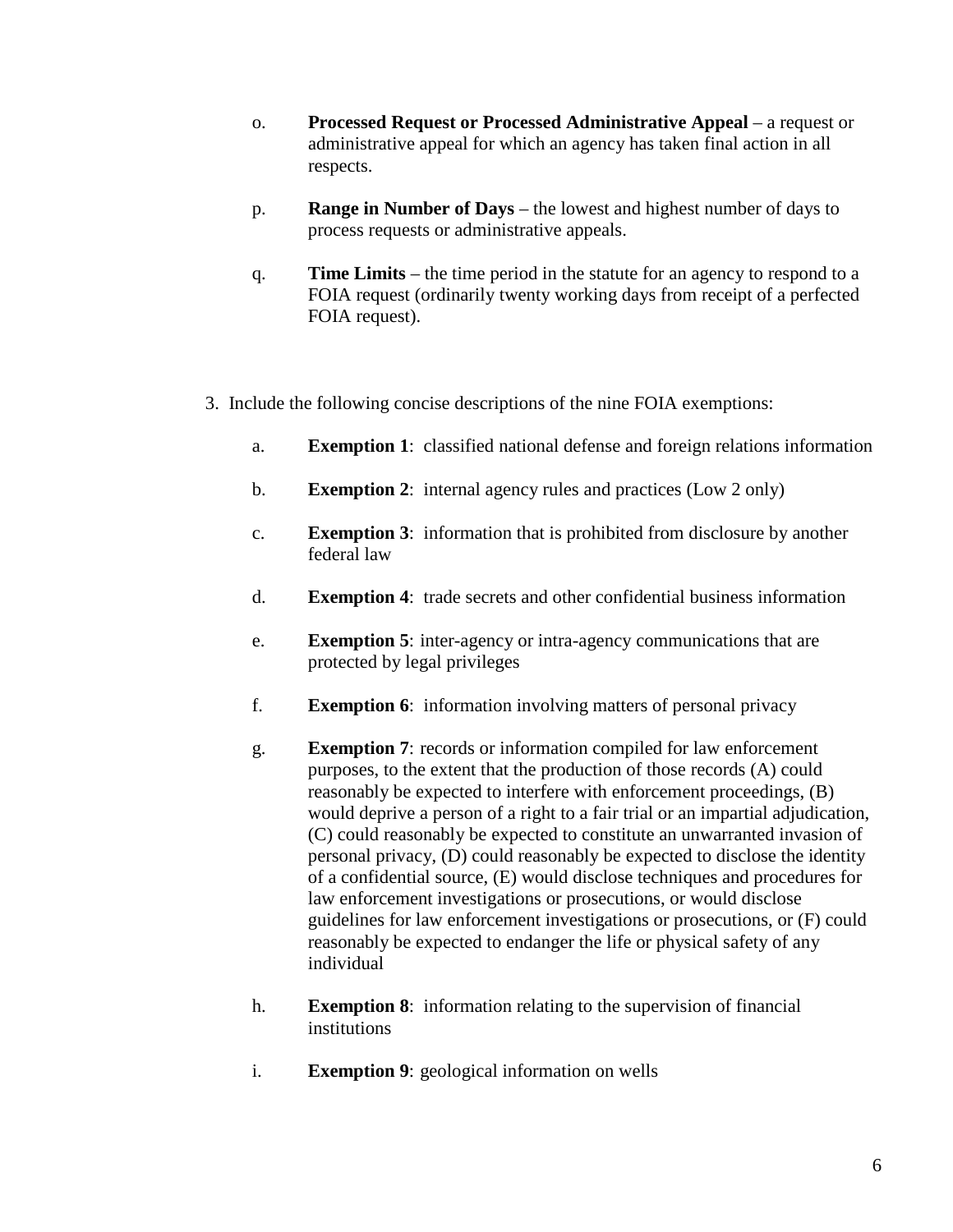## **IV. EXEMPTIONS 3 STATUTES**

 **A.** Exemption 3 Statutes Relied upon to Withhold Information

| <b>Statute</b>                                                                                                | <b>Type of Information</b><br><b>Withheld</b>                                                                                                                                    | <b>Case Citation</b>                                                                                                                                                                                                                                                                            | Number of<br><b>Times Relied</b><br>upon per<br><b>Component</b> | <b>Total Number</b><br>of Times<br><b>Relied upon</b><br>by Agency |
|---------------------------------------------------------------------------------------------------------------|----------------------------------------------------------------------------------------------------------------------------------------------------------------------------------|-------------------------------------------------------------------------------------------------------------------------------------------------------------------------------------------------------------------------------------------------------------------------------------------------|------------------------------------------------------------------|--------------------------------------------------------------------|
| 26 U.S.C. §§ 6103,<br>6105 (Internal<br>Revenue Code)                                                         | Certain tax return<br>information and certain<br>tax convention<br>information                                                                                                   | Church of Scientology v. IRS, 484 U.S. 9, 15 (1987) (26<br>U.S.C. § 6103); Pac. Fisheries, Inc. v. IRS, No. 09-35618,<br>2010 WL 3611645, at *2 (9th Cir. September 15, 2010)<br>(unpublished disposition); Tax Analysts v. IRS, 217 F.<br>Supp. 2d 23, 27-29 (D.D.C. 2002) (26 U.S.C. § 6105). | 50                                                               | 50                                                                 |
| The Federal<br><b>Information Security</b><br>Management Act of<br>2002 (44)<br>U.S.C. § 3541, et<br>$seq.$ ) | Information security<br>controls and programs<br>that support Federal<br>operations                                                                                              |                                                                                                                                                                                                                                                                                                 | 3                                                                | 3                                                                  |
| 41 U.S.C. §<br>253b(m)(1)                                                                                     | Contractor proposals that<br>are in the possession or<br>control of an executive<br>agency and that have not<br>been set forth or<br>incorporated by reference<br>into contracts | Margolin v. NASA, No. 09CV-00421-LRH-VPC, 2011<br>WL 1303221, at *6 (D. Nev. Mar. 31, 2011); Hornbostel<br>v. U.S. Dep't of the Interior, 305 F. Supp. 2d 21, 30<br>(D.D.C. 2003), summary affirmance granted, No. 03-<br>5257, 2004 WL 1900562 (D.C. Cir. Aug. 25, 2004).                      | $\overline{2}$                                                   | $\overline{2}$                                                     |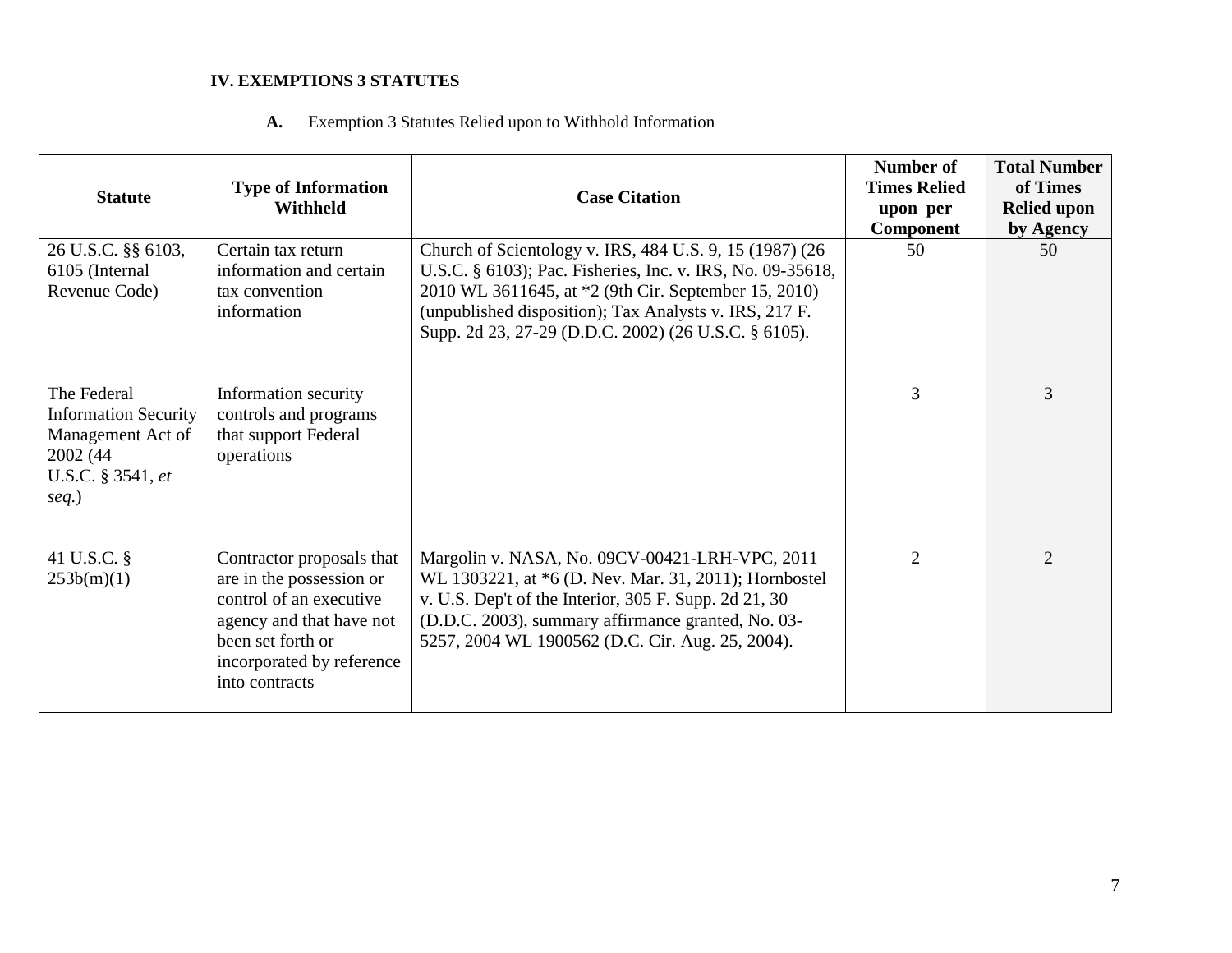## **V. FOIA REQUESTS**

A. Received, Processed and Pending FOIA Requests

|                                 | Column 1                                                                     | Column 2 | Column 3                                                                  | Column 4                                                                      |
|---------------------------------|------------------------------------------------------------------------------|----------|---------------------------------------------------------------------------|-------------------------------------------------------------------------------|
|                                 | Number of<br><b>Requests Pending</b><br>as of Start of<br><b>Fiscal Year</b> |          | Number of<br><b>Requests</b><br><b>Processed in</b><br><b>Fiscal Year</b> | Number of<br><b>Requests</b><br>Pending as of<br><b>End of Fiscal</b><br>Year |
| <b>AGENCY</b><br><b>OVERALL</b> | 834                                                                          | 32,456   | 32,445                                                                    | 845                                                                           |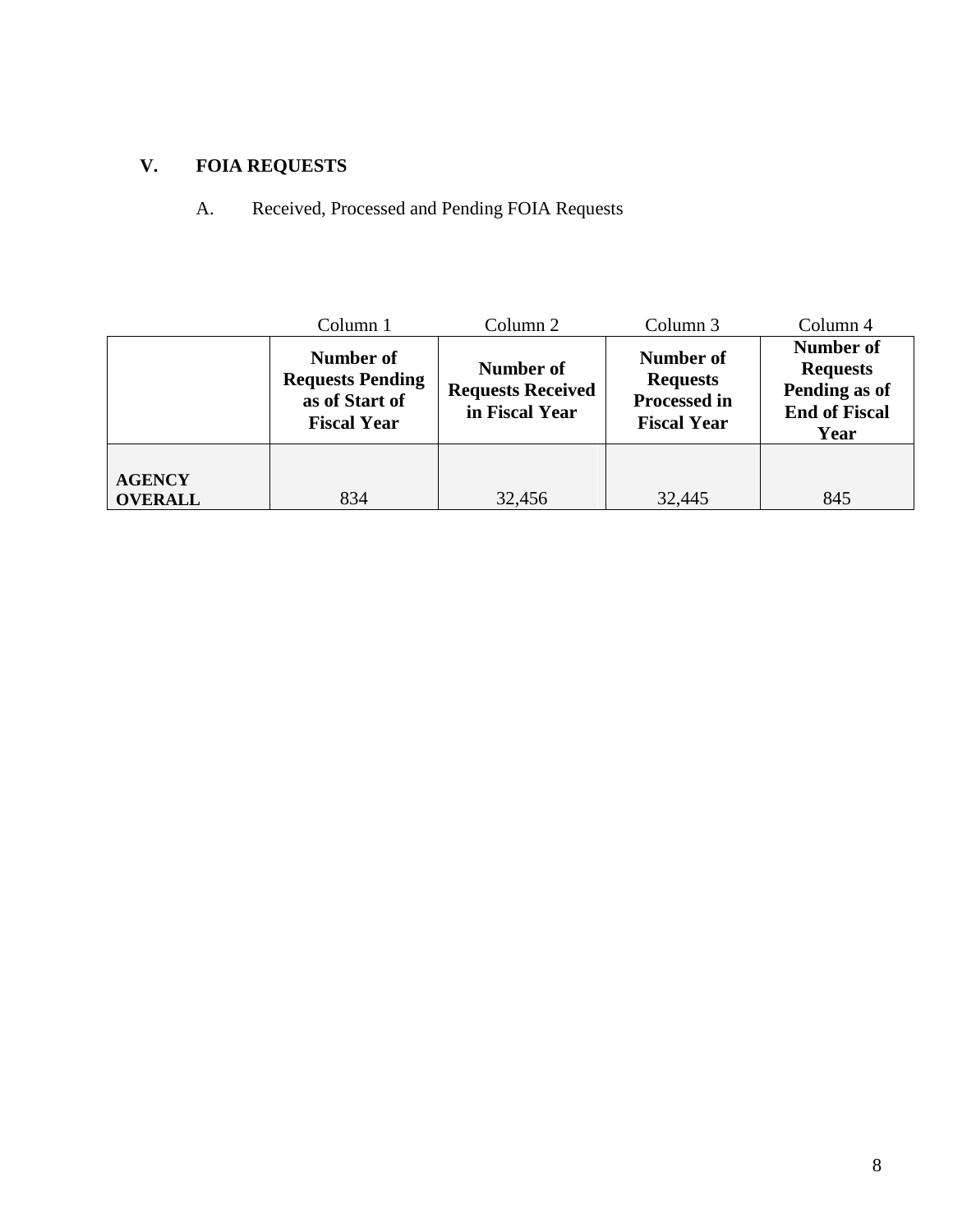## B. (1) Disposition of FOIA Requests – All Processed Requests

1. Provide the number of request dispositions as described in the columns below. Select only the one column to report

|                                 | <b>Number</b><br>Full<br>of<br><b>Grants</b> | Number of<br><b>Partial</b><br>Grants/<br><b>Partial</b><br><b>Denials</b> | Number of<br><b>Full Denials</b><br><b>Based on</b><br><b>Exemptions</b> |                                  | <b>Number of Full Denials Based on Reasons Other than Exemptions</b>                 |                             |                                         |                                                  |                                                                  |                                |                             |                                        |        |
|---------------------------------|----------------------------------------------|----------------------------------------------------------------------------|--------------------------------------------------------------------------|----------------------------------|--------------------------------------------------------------------------------------|-----------------------------|-----------------------------------------|--------------------------------------------------|------------------------------------------------------------------|--------------------------------|-----------------------------|----------------------------------------|--------|
|                                 |                                              |                                                                            |                                                                          | N <sub>0</sub><br><b>Records</b> | <b>All Records</b><br><b>Referred to</b><br>Another<br><b>Component</b><br>or Agency | <b>Request</b><br>Withdrawn | Fee-<br><b>Related</b><br><b>Reason</b> | Records<br>not<br>Reasonably<br><b>Described</b> | Improper<br><b>FOIA</b><br><b>Request</b><br>for Other<br>Reason | <b>Not</b><br>Agency<br>Record | <b>Duplicate</b><br>Request | Other<br>*Explain<br>in chart<br>below | Total  |
| <b>AGENCY</b><br><b>OVERALL</b> | 30,498                                       | 1622                                                                       | 125                                                                      | 95                               | $\Omega$                                                                             | $\overline{4}$              | 37                                      | 43                                               | 6                                                                | 10                             |                             |                                        | 32,445 |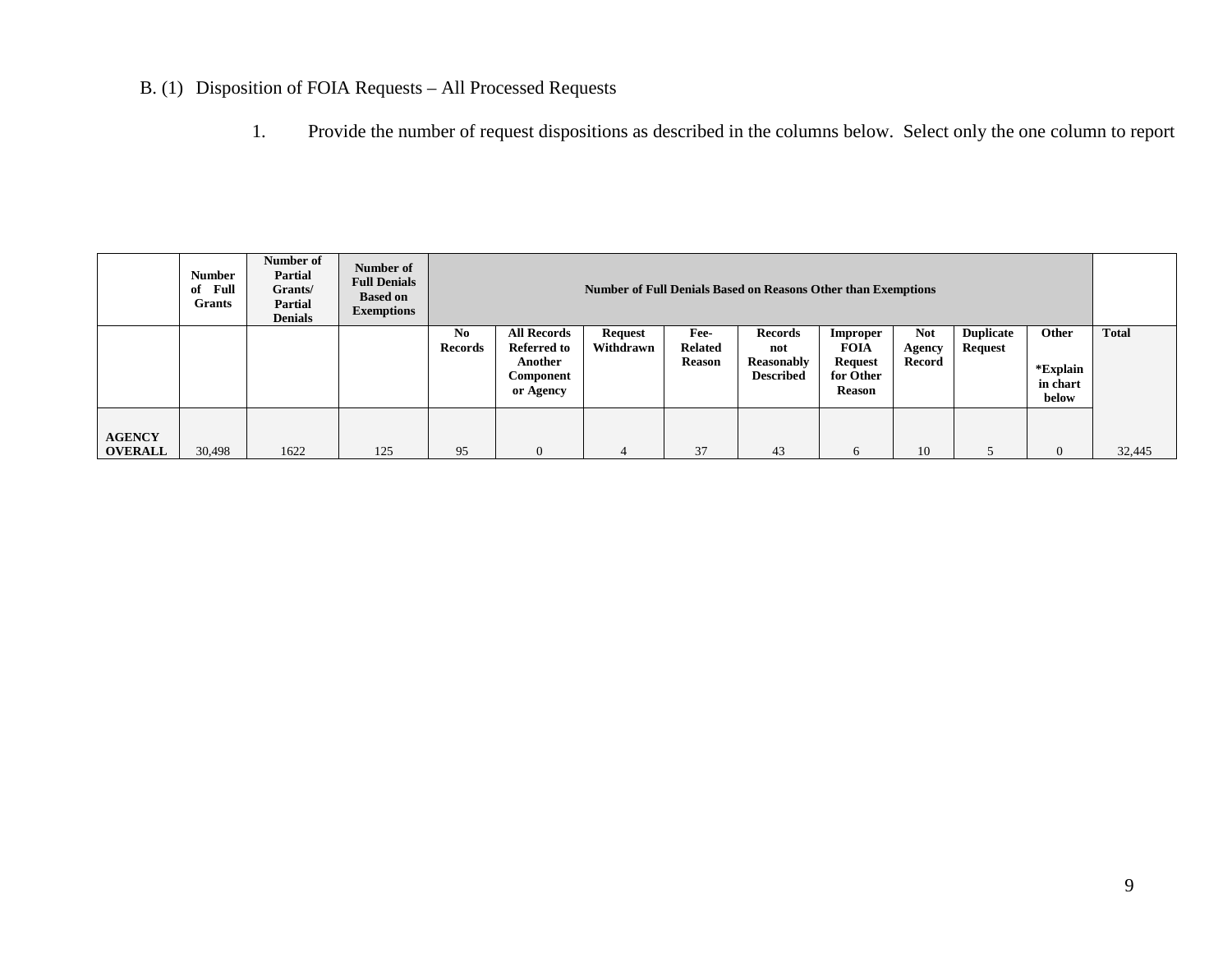B. (2) Disposition of FOIA Requests – "Other" Reasons for "Full Denials Based on Reasons Other than Exemptions" from Section V, B (1) Chart

|                                 | <b>Description of "Other" Reasons</b><br>for Denials from Chart B (1)<br>& Number of Times Those<br><b>Reasons Were Relied upon</b> | <b>TOTAL</b> |
|---------------------------------|-------------------------------------------------------------------------------------------------------------------------------------|--------------|
| <b>AGENCY</b><br><b>OVERALL</b> | Not Applicable                                                                                                                      |              |

B. (3) Disposition of FOIA Requests – Number of Times Exemptions Applied

.

|                                 | Ex.            | Ex.<br>◢ | Ex. | Ex. | Ex.<br>5 | <b>Ex. 6</b> | Ex.<br>7(A) | Ex.<br>7(B) | Ex.<br>7(C) | Ex.<br>7(D) | Ex.<br>7(E) | Ex.<br>7(F) | Ex.<br>8       | Ex.<br>-9      |
|---------------------------------|----------------|----------|-----|-----|----------|--------------|-------------|-------------|-------------|-------------|-------------|-------------|----------------|----------------|
| <b>AGENCY</b><br><b>OVERALL</b> | $\overline{0}$ | 12       | 55  | 46  | 99       | 1241         | 12          | 4           | 17          |             | 4           | v           | $\overline{0}$ | $\overline{0}$ |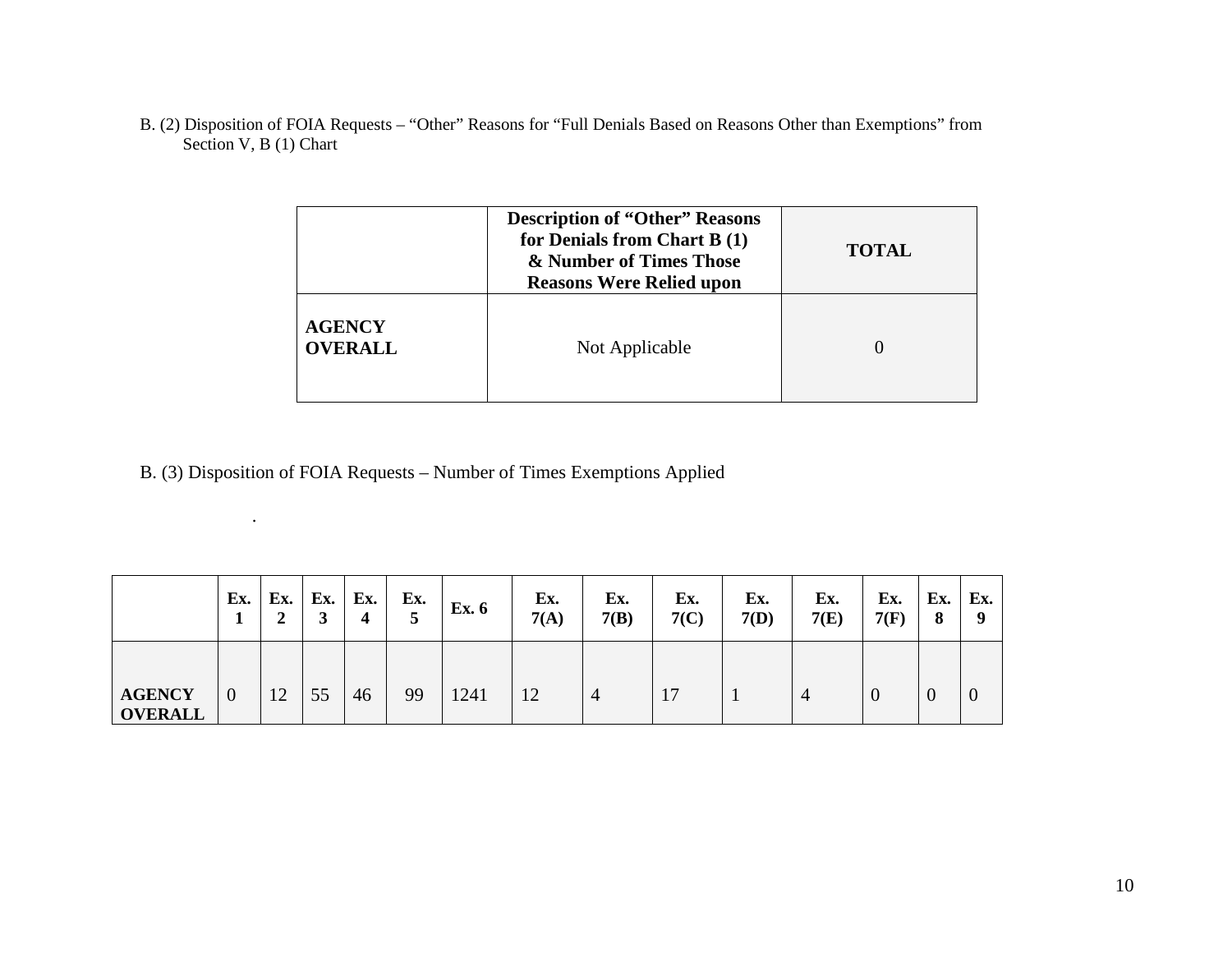## **VI. ADMINISTRATIVE APPEALS OF INITIAL DETERMINATIONS OF FOIA REQUESTS**

• If more than one component in the agency adjudicates administrative appeals, provide information for each appellate component, as well as for the agency overall.

| Column 1                                                                 | Column 2                                                      | Column <sub>3</sub>                                                             | Column 4                                                                  |  |  |
|--------------------------------------------------------------------------|---------------------------------------------------------------|---------------------------------------------------------------------------------|---------------------------------------------------------------------------|--|--|
| <b>Number of Appeals</b><br><b>Pending as of Start</b><br>of Fiscal Year | <b>Number of</b><br><b>Appeals Received</b><br>in Fiscal Year | <b>Number of</b><br><b>Appeals</b><br><b>Processed in</b><br><b>Fiscal Year</b> | Number of<br><b>Appeals Pending</b><br>as of End of<br><b>Fiscal Year</b> |  |  |
|                                                                          |                                                               |                                                                                 |                                                                           |  |  |
| 16                                                                       | 98                                                            | 100                                                                             | 14                                                                        |  |  |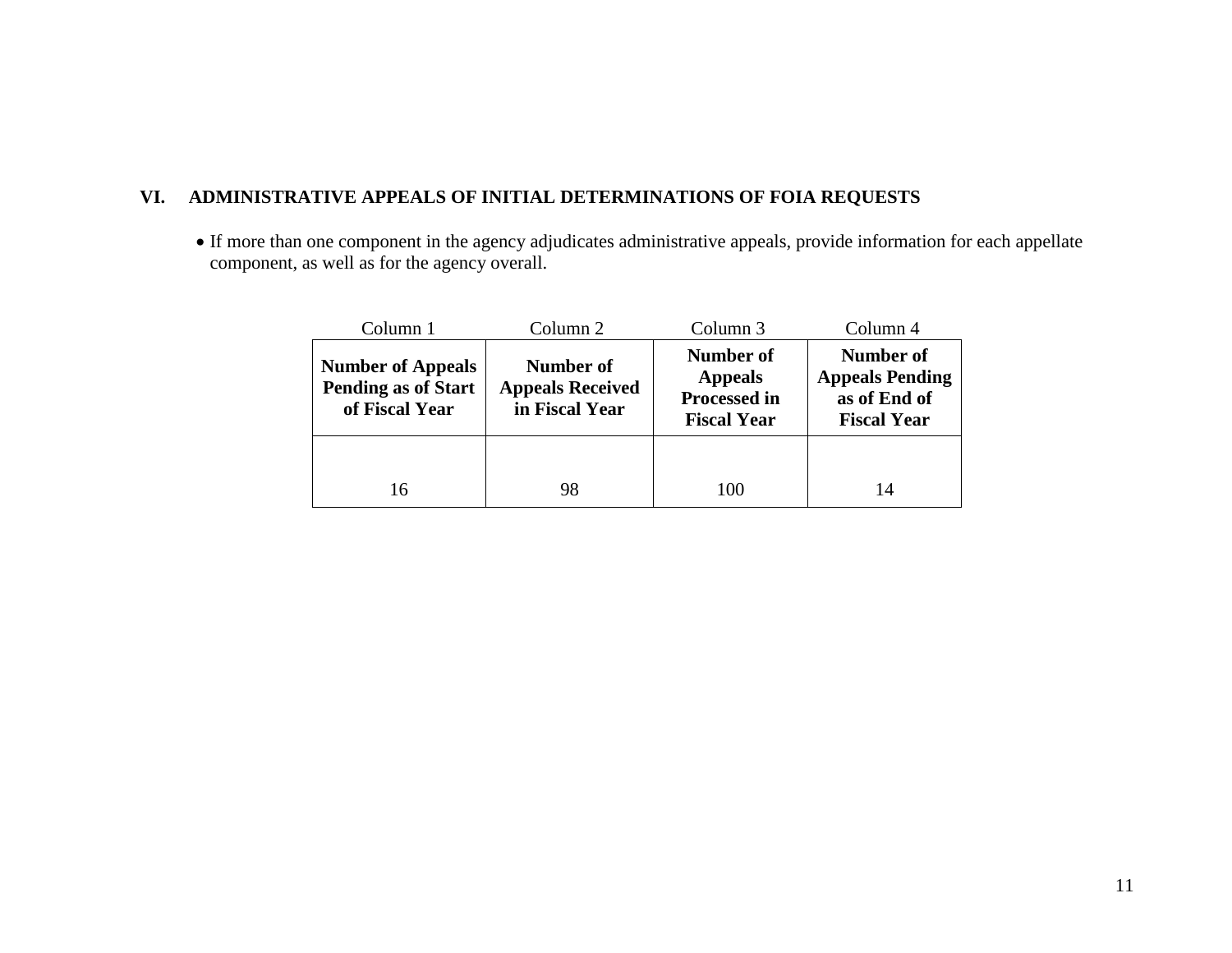<span id="page-11-0"></span>B. Disposition of Administrative Appeals – All Processed Appeals

| <b>Number Affirmed</b><br>on Appeal | <b>Number Partially</b><br><b>Affirmed &amp; Partially</b><br><b>Reversed/Remanded</b><br>on Appeal | <b>Number Completely</b><br><b>Reversed/Remanded</b><br>on Appeal | Number of<br><b>Appeals Closed</b><br>for Other Reasons | <b>TOTAL</b> |
|-------------------------------------|-----------------------------------------------------------------------------------------------------|-------------------------------------------------------------------|---------------------------------------------------------|--------------|
| 27                                  |                                                                                                     | $66^{\circ}$                                                      |                                                         | 100          |

C. (1) Reasons for Denial on Appeal – Number of Times Exemptions Applied

| Ex.1 | Ex. 2 | Ex. 3   Ex. 4   Ex. 5   Ex. 6   Ex. |    |    | 7(A) | Ex.<br>7(B) | Ex.<br>7(C) | Ex.7<br>D) | Ex.<br>7(E) | Ex.<br>7(F) | <b>Ex. 8</b> | <b>Ex.</b> 9 |
|------|-------|-------------------------------------|----|----|------|-------------|-------------|------------|-------------|-------------|--------------|--------------|
|      |       |                                     | 27 | 18 |      |             |             |            |             |             |              |              |

<sup>&</sup>lt;sup>1</sup> The number of appeal decisions we reversed includes cases where we reversed the decision because the requester provided additional information required for us to disclose records. For example, requesters must provide proof of death when requesting records on deceased individuals. If the requester provides acceptable proof of death on an appeal, we reverse the decision and release the records.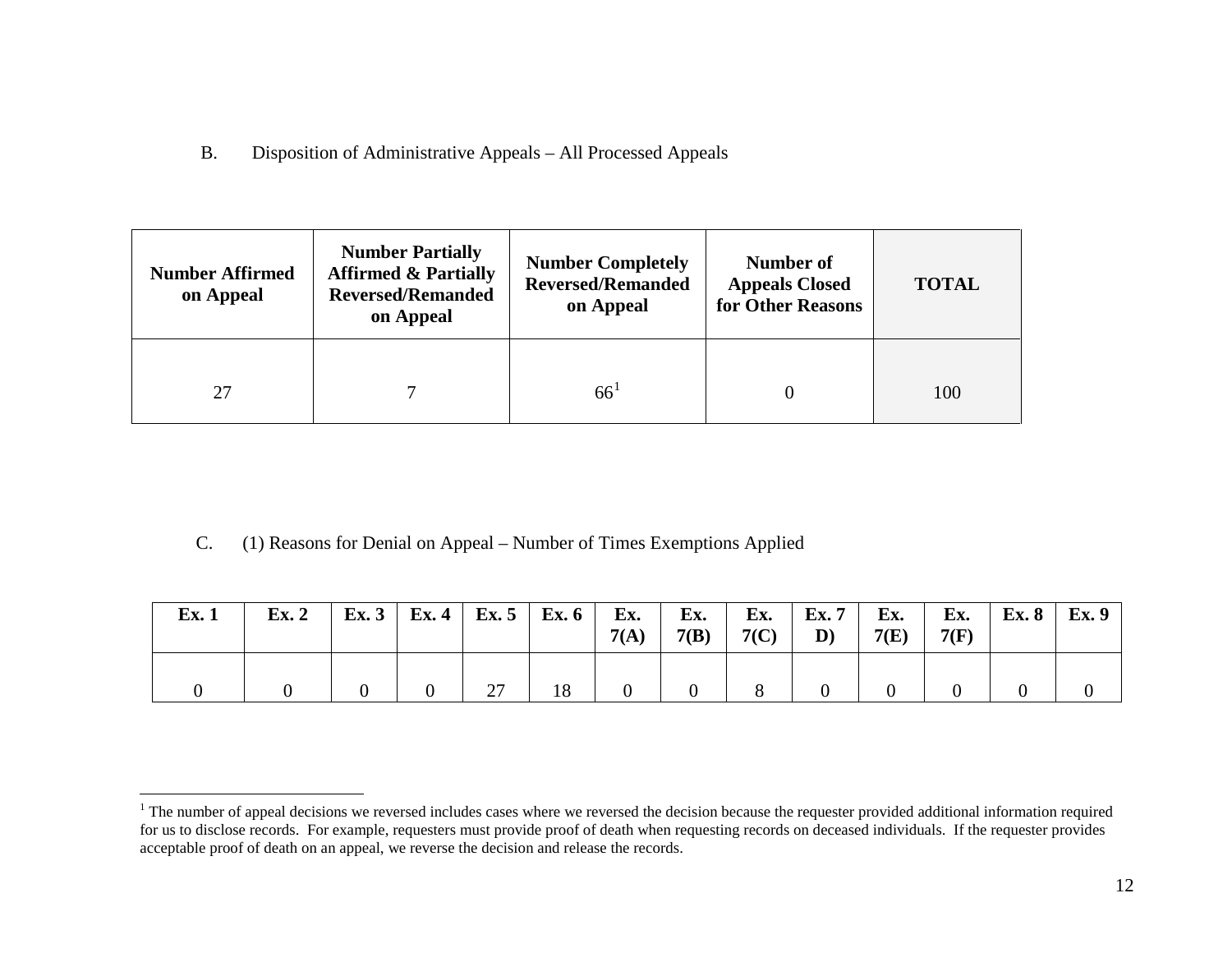C. (2) Reasons for Denial on Appeal – Reasons Other than Exemptions

| N <sub>0</sub><br><b>Records</b> | <b>Records</b><br><b>Referred</b><br>at Initial<br><b>Request</b><br><b>Level</b> | <b>Request</b><br>Withdrawn | Fee-<br><b>Related</b><br><b>Reason</b> | <b>Records</b><br>not<br><b>Reasonably</b><br><b>Described</b> | <b>Improper</b><br><b>Request</b><br>for Other<br><b>Reasons</b> | <b>Not</b><br><b>Agency</b><br><b>Record</b> | <b>Duplicate</b><br><b>Request</b><br><b>or</b><br><b>Appeal</b> | <b>Request</b><br>in<br>Litigation | <b>Appeal</b><br><b>Based Solely</b><br>on Denial of<br><b>Request for</b><br><b>Expedited</b><br><b>Processing</b> | <b>Other</b><br>*Explain<br>in chart<br>below |
|----------------------------------|-----------------------------------------------------------------------------------|-----------------------------|-----------------------------------------|----------------------------------------------------------------|------------------------------------------------------------------|----------------------------------------------|------------------------------------------------------------------|------------------------------------|---------------------------------------------------------------------------------------------------------------------|-----------------------------------------------|
| $\tau$                           | $\theta$                                                                          | $\overline{0}$              |                                         | $\overline{0}$                                                 | $\overline{0}$                                                   | $\overline{0}$                               | $\overline{0}$                                                   | $\overline{0}$                     | $\boldsymbol{0}$                                                                                                    | $\overline{0}$                                |

C. (3) Reasons for Denial on Appeal – "Other" Reasons from Section VI, C (2) Chart

| <b>Description of "Other" Reasons for Denial on</b> | <b>TOTAL</b> |
|-----------------------------------------------------|--------------|
| Appeal from Chart C $(2)$ & Number of Times         |              |
| <b>Those Reasons Were Relied upon</b>               | $\bf{0}$     |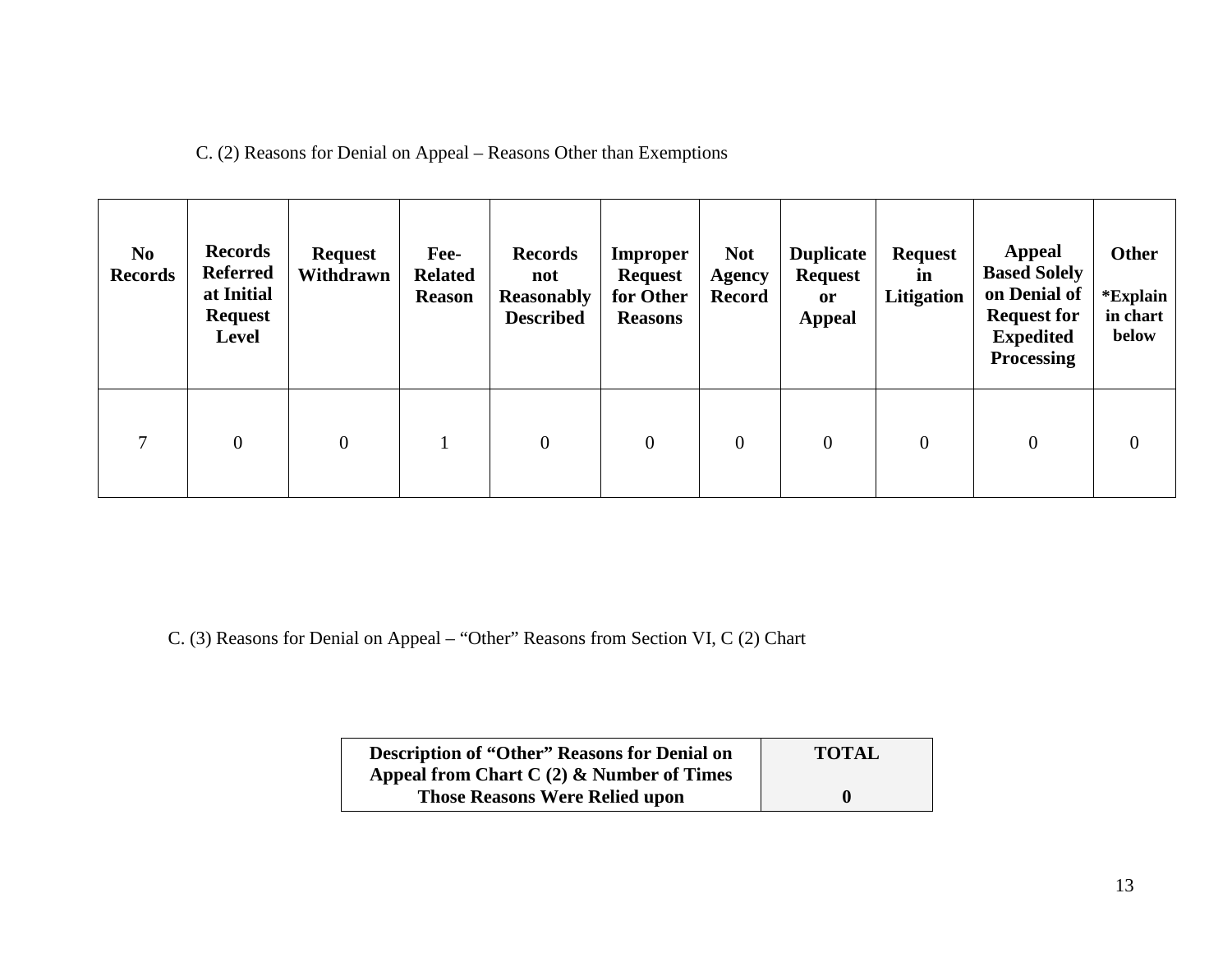C. (4) Response Time for Administrative Appeals

| <b>Median Number</b><br>of Days | <b>Average Number</b><br>of Days | <b>Lowest Number</b><br>of Days | <b>Highest Number</b><br>of Days |  |  |
|---------------------------------|----------------------------------|---------------------------------|----------------------------------|--|--|
|                                 |                                  |                                 |                                  |  |  |
| 49.                             |                                  |                                 | 187                              |  |  |

C. (5) Ten Oldest Pending Administrative Appeals

|                   | $10th$ Oldest<br>Appeal | $\mathbf{Q}^{\text{th}}$ | 8 <sup>th</sup> | $\tau$ <sup>th</sup> | $6^{\text{th}}$ | $\zeta$ <sup>th</sup> | 4 <sup>th</sup> | 3 <sup>rd</sup> | 2 <sup>nd</sup> | Oldest<br>Appeal |
|-------------------|-------------------------|--------------------------|-----------------|----------------------|-----------------|-----------------------|-----------------|-----------------|-----------------|------------------|
| Date of           |                         |                          |                 |                      |                 |                       |                 |                 |                 |                  |
| <b>Receipt of</b> |                         |                          |                 |                      |                 |                       |                 |                 |                 |                  |
| <b>Ten Oldest</b> | 9/20/11                 | 9/14/11                  | 9/7/11          | 8/31/11              | 8/5/11          | 8/3/11                | 8/1/11          | 7/25/11         | 6/3/11          | 02/4/11          |
| <b>Appeals</b>    |                         |                          |                 |                      |                 |                       |                 |                 |                 |                  |
| Number of         |                         |                          |                 |                      |                 |                       |                 |                 |                 |                  |
| <b>Days</b>       |                         |                          |                 |                      |                 |                       |                 |                 |                 |                  |
| <b>Pending</b>    | Q                       | 13                       | 18              | 23                   | 41              | 43                    | 45              | 50              | 86              | 171              |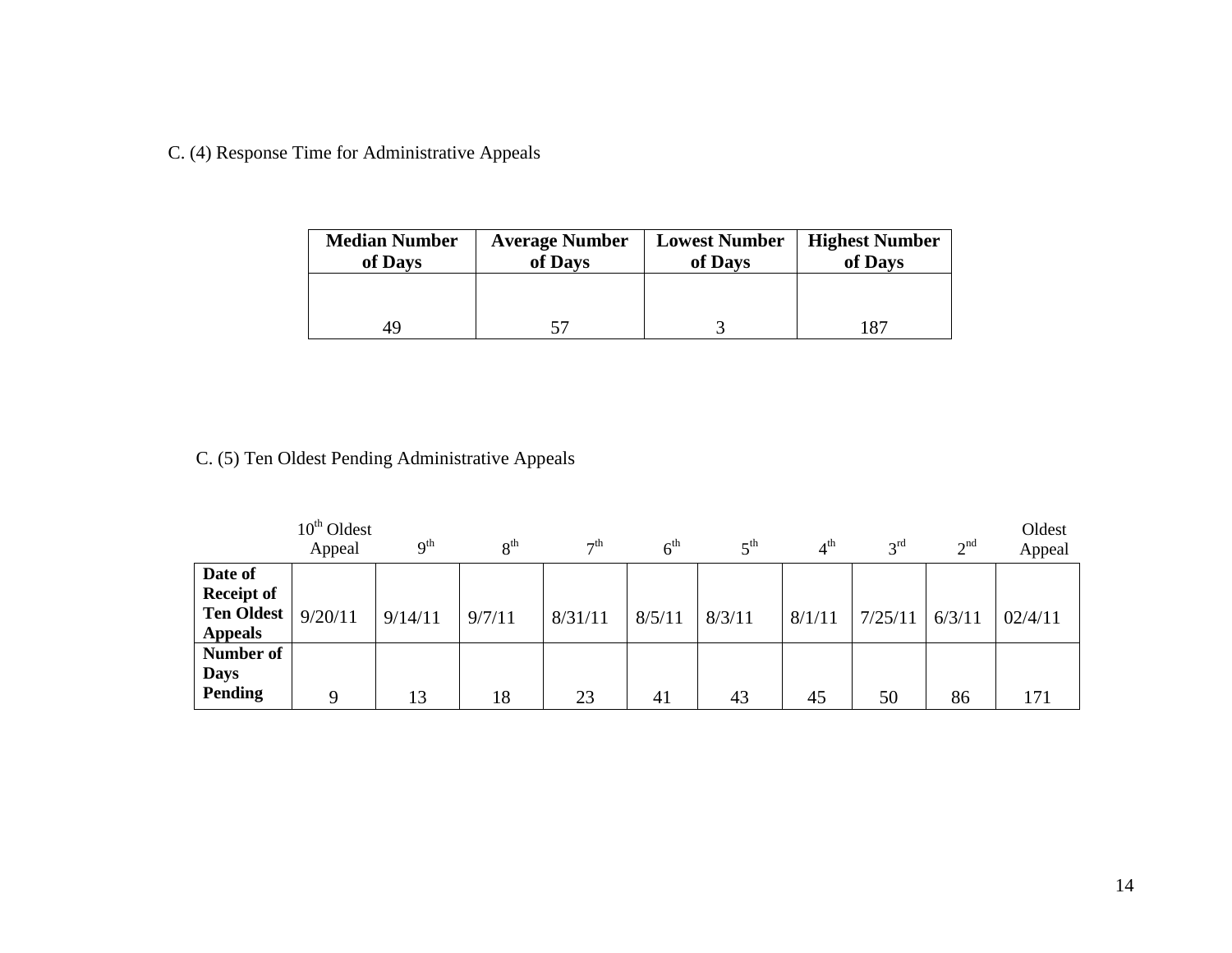## **VII. FOIA REQUESTS: RESPONSE TIME FOR PROCESSED AND PENDING REQUESTS**

A. Processed Requests - Response Time for All Processed Perfected Request

|                                 | <b>SIMPLE</b>                             |                                     |                                    |                                            |                                           |                                     | <b>COMPLEX</b>                     |                                            | <b>EXPEDITED PROCESSING<sup>2</sup></b>   |                                     |                                    |                                            |
|---------------------------------|-------------------------------------------|-------------------------------------|------------------------------------|--------------------------------------------|-------------------------------------------|-------------------------------------|------------------------------------|--------------------------------------------|-------------------------------------------|-------------------------------------|------------------------------------|--------------------------------------------|
|                                 | <b>Median</b><br><b>Number</b><br>of Days | Average<br><b>Number</b><br>of Days | Lowest<br><b>Number</b><br>of Days | <b>Highest</b><br><b>Number</b><br>of Days | <b>Median</b><br><b>Number</b><br>of Days | Average<br><b>Number</b><br>of Days | Lowest<br><b>Number</b><br>of Days | <b>Highest</b><br><b>Number</b><br>of Days | <b>Median</b><br><b>Number</b><br>of Days | Average<br><b>Number</b><br>of Days | Lowest<br><b>Number</b><br>of Days | <b>Highest</b><br><b>Number</b><br>of Days |
| <b>AGENCY</b><br><b>OVERALL</b> | 17                                        | 22                                  | 3                                  | 159                                        | 47                                        | 56                                  | 3                                  | 248                                        | N/A                                       | N/A                                 | N/A                                | N/A                                        |

<span id="page-14-0"></span><sup>&</sup>lt;sup>2</sup> SSA grants expedited processing if it involves an imminent threat to a person's life or physical safety; if a member of the media makes the request to obtain information that the public has an urgent need to know and the records would cover an actual or an alleged Federal Government activity; or if the individual explains in detail that he or she may be denied a legal right, benefit, or remedy without the requested information.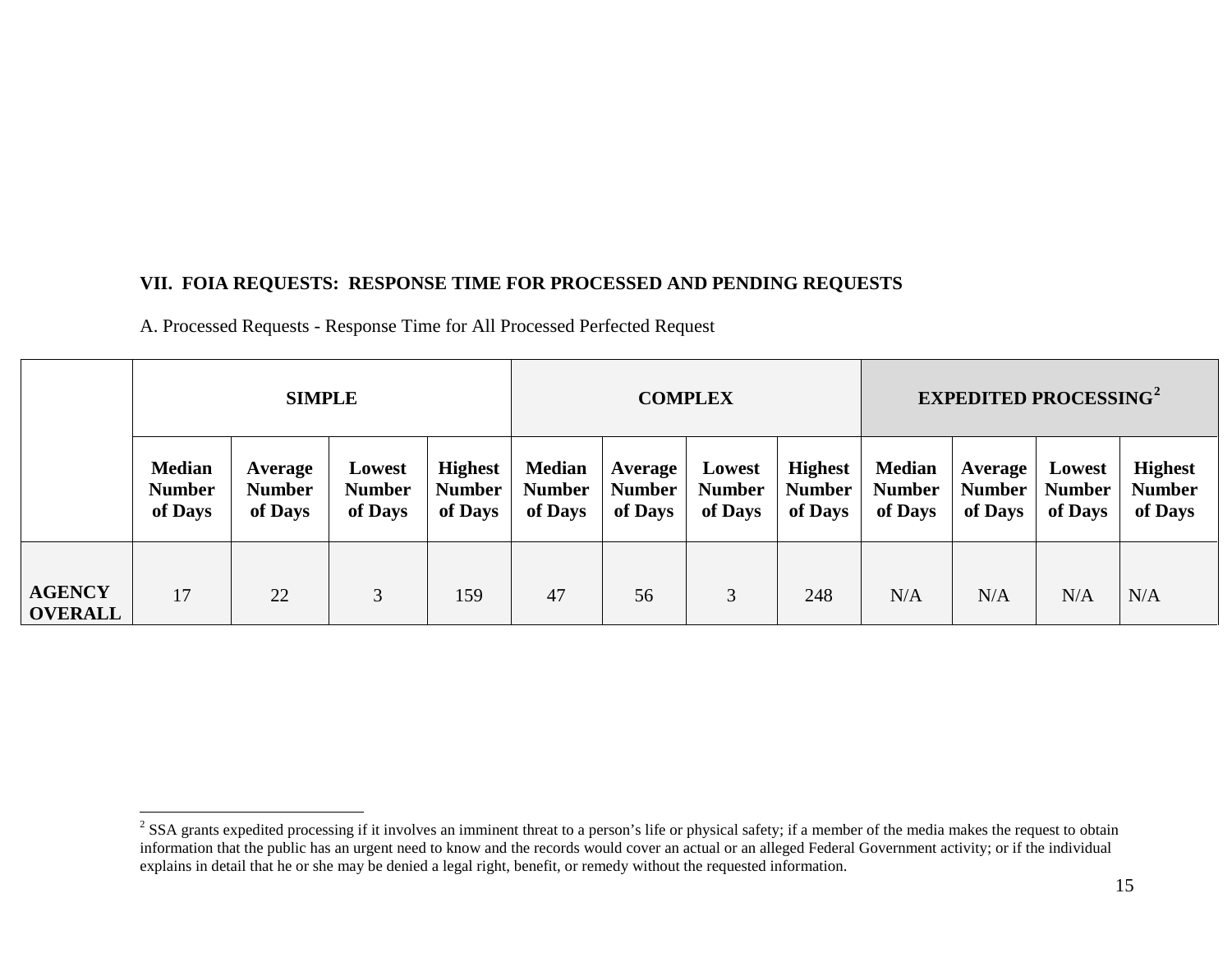|                                 | <b>SIMPLE</b>                             |                                     |                                    |                                            |                                           | <b>COMPLEX</b>                      |                                    |                                            | <b>EXPEDITED PROCESSING</b>               |                                     |                                    |                                            |
|---------------------------------|-------------------------------------------|-------------------------------------|------------------------------------|--------------------------------------------|-------------------------------------------|-------------------------------------|------------------------------------|--------------------------------------------|-------------------------------------------|-------------------------------------|------------------------------------|--------------------------------------------|
|                                 | <b>Median</b><br><b>Number</b><br>of Days | Average<br><b>Number</b><br>of Days | Lowest<br><b>Number</b><br>of Days | <b>Highest</b><br><b>Number</b><br>of Days | <b>Median</b><br><b>Number</b><br>of Days | Average<br><b>Number</b><br>of Days | Lowest<br><b>Number</b><br>of Days | <b>Highest</b><br><b>Number</b><br>of Days | <b>Median</b><br><b>Number</b><br>of Days | Average<br><b>Number</b><br>of Days | Lowest<br><b>Number</b><br>of Days | <b>Highest</b><br><b>Number</b><br>of Days |
| <b>AGENCY</b><br><b>OVERALL</b> | 17                                        | 20                                  | 3                                  | 159                                        | 46                                        | 54                                  | 3                                  | 222                                        | N/A                                       | N/A                                 | N/A                                | N/A                                        |

C. Processed Requests – Response Time in Day Increments.

# **Simple Requests**

|                                 | $1-20$<br><b>Days</b> | 21-40<br><b>Days</b> | 41-60<br><b>Days</b> | 61-80<br><b>Days</b> | 81-100<br><b>Days</b> | 101-120<br><b>Days</b> | 121-140<br><b>Days</b> | 141-160<br><b>Days</b> | 161-180<br><b>Days</b> | 181-200<br><b>Days</b> | 201-300<br><b>Days</b> | 301-400<br>Days | $401 +$<br><b>Days</b> | <b>TOTAL</b> |
|---------------------------------|-----------------------|----------------------|----------------------|----------------------|-----------------------|------------------------|------------------------|------------------------|------------------------|------------------------|------------------------|-----------------|------------------------|--------------|
| <b>AGENCY</b><br><b>OVERALL</b> | 28,616                | 2,226                | 412                  | 205                  | 200                   | 135                    |                        |                        |                        |                        |                        |                 |                        | 31,796       |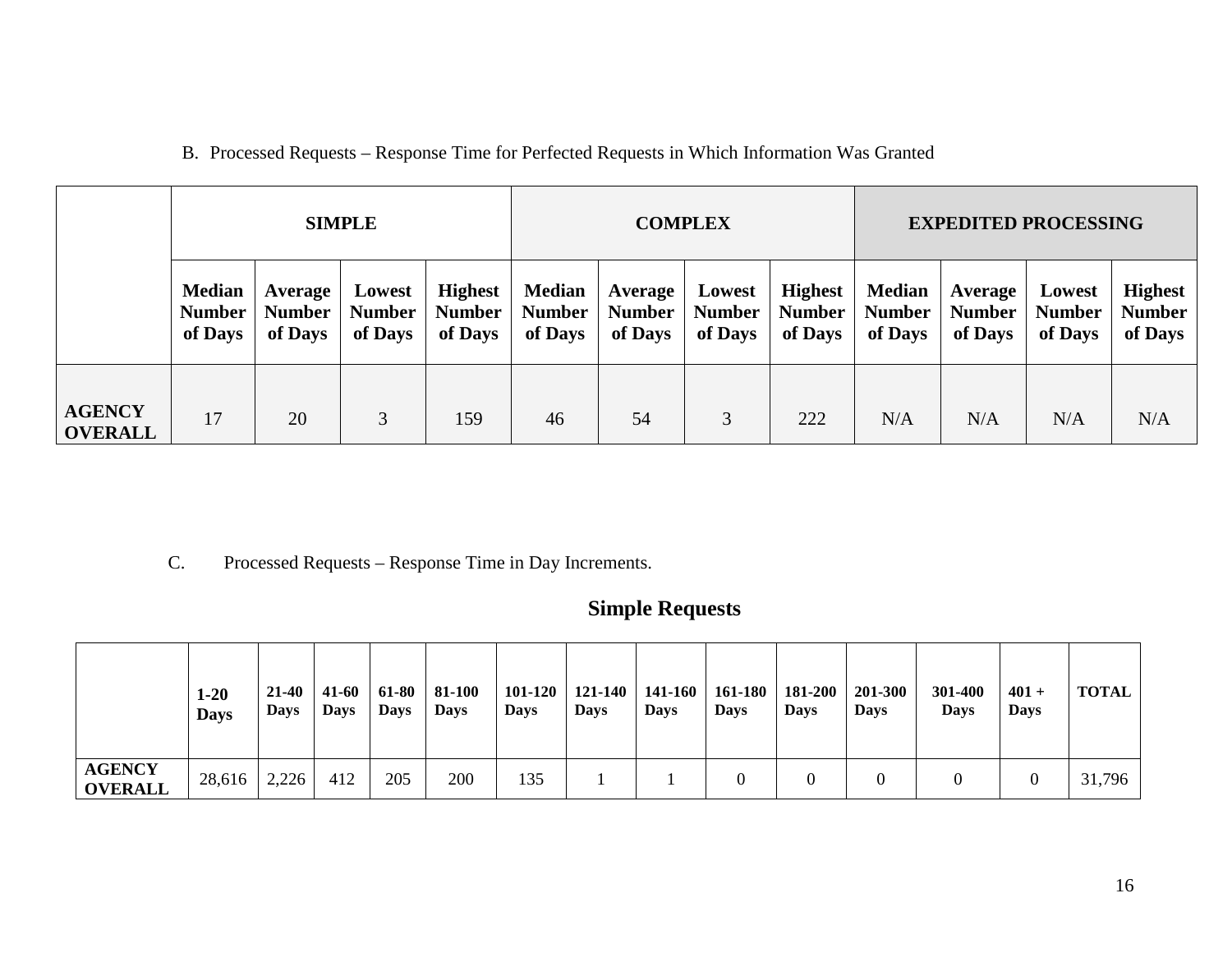| <b>Complex Requests</b> |  |
|-------------------------|--|
|-------------------------|--|

|                                 | $1-20$<br><b>Days</b> | $21 - 40$<br><b>Days</b> | 41-60<br>Days | 61-80<br><b>Days</b> | 81-100<br><b>Days</b> | $101 - 120$<br><b>Days</b> | 121-140<br><b>Days</b> | 141-160<br><b>Days</b> | 161-180<br><b>Days</b> | 181-200<br><b>Days</b> | 201-300<br><b>Days</b> | 301-400<br><b>Days</b> | $401 +$<br><b>Days</b> | <b>TOTAL</b> |
|---------------------------------|-----------------------|--------------------------|---------------|----------------------|-----------------------|----------------------------|------------------------|------------------------|------------------------|------------------------|------------------------|------------------------|------------------------|--------------|
| <b>AGENCY</b><br><b>OVERALL</b> | 422                   | 75                       | 75            | 26                   | 26                    |                            | 8                      |                        | 4                      |                        |                        |                        |                        | 649          |

# **Requests Granted Expedited Processing**

|                                 | $1-20$<br><b>Days</b> | $21 - 40$<br><b>Days</b> | 41-60<br><b>Days</b> | 61-80<br><b>Days</b> | 81-100<br><b>Days</b> | 101-120<br><b>Days</b> | <b>Days</b> | $121-140$   141-160  <br><b>Days</b> | 161-180<br><b>Days</b> | 181-200<br><b>Days</b> | 201-300<br><b>Days</b> | 301-400<br><b>Days</b> | $401+$<br><b>Days</b> | <b>TOTAL</b> |
|---------------------------------|-----------------------|--------------------------|----------------------|----------------------|-----------------------|------------------------|-------------|--------------------------------------|------------------------|------------------------|------------------------|------------------------|-----------------------|--------------|
| <b>AGENCY</b><br><b>OVERALL</b> | N/A                   | N/A                      | N/A                  | N/A                  | N/A                   | N/A                    | N/A         | N/A                                  | $\rm N/A$              | N/A                    | N/A                    | N/A                    | N/A                   | N/A          |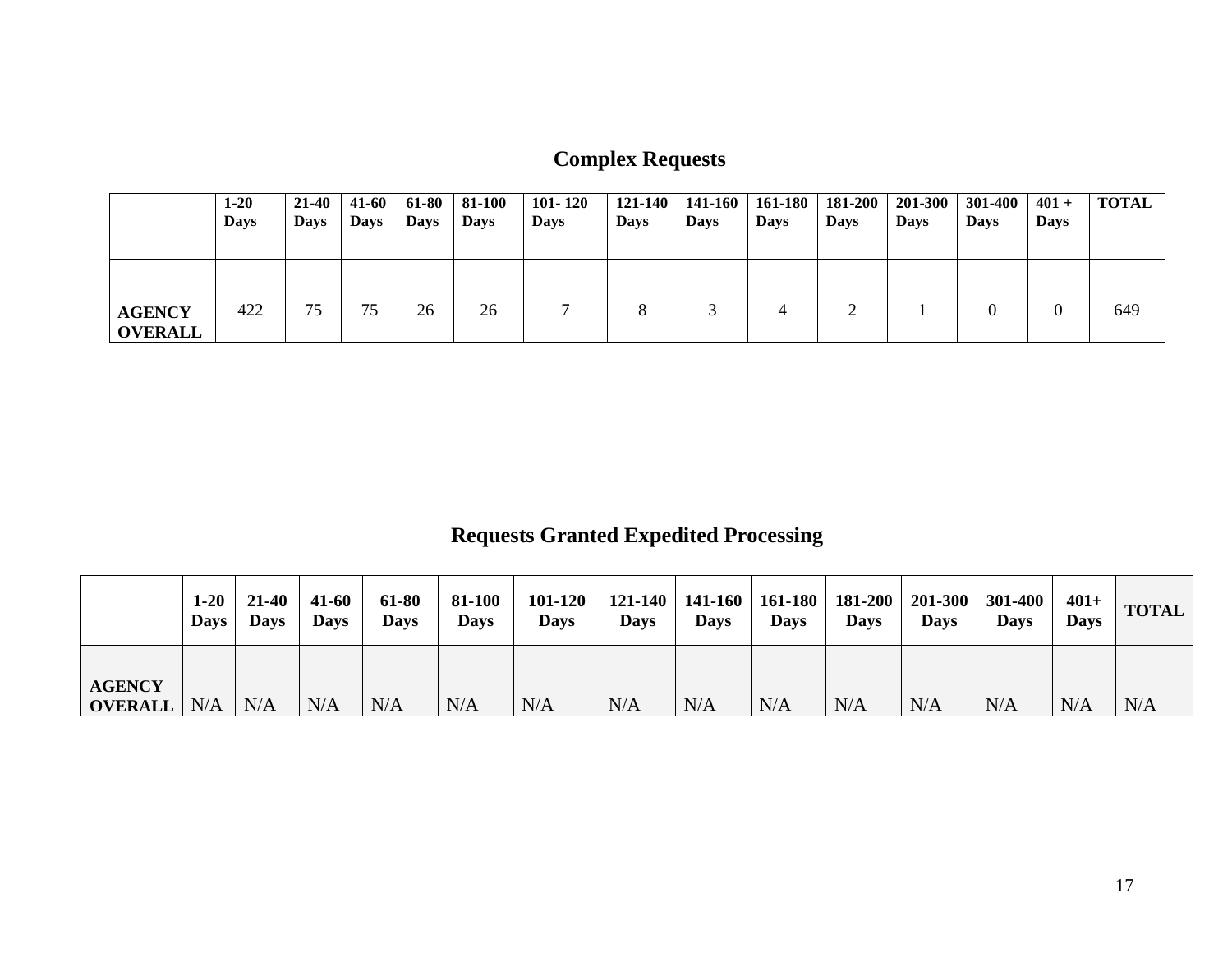## D. Pending Requests – All Pending Perfected Requests

|                                 | <b>SIMPLE</b>                   |                                           |                                            |                          | <b>COMPLEX</b>                            |                                            | <b>EXPEDITED</b><br><b>PROCESSING</b> |                                           |                                     |  |
|---------------------------------|---------------------------------|-------------------------------------------|--------------------------------------------|--------------------------|-------------------------------------------|--------------------------------------------|---------------------------------------|-------------------------------------------|-------------------------------------|--|
|                                 | <b>Number</b><br><b>Pending</b> | <b>Median</b><br><b>Number</b><br>of Days | <b>Average</b><br><b>Number</b><br>of Days | <b>Number</b><br>Pending | <b>Median</b><br><b>Number</b><br>of Days | <b>Average</b><br><b>Number</b><br>of Days | <b>Number</b><br>Pending              | <b>Median</b><br><b>Number</b><br>of Days | Average<br><b>Number</b><br>of Days |  |
| <b>AGENCY</b><br><b>OVERALL</b> | 828                             | 6                                         | 11                                         | 17                       | 20                                        | 32                                         | N/A                                   | N/A                                       | N/A                                 |  |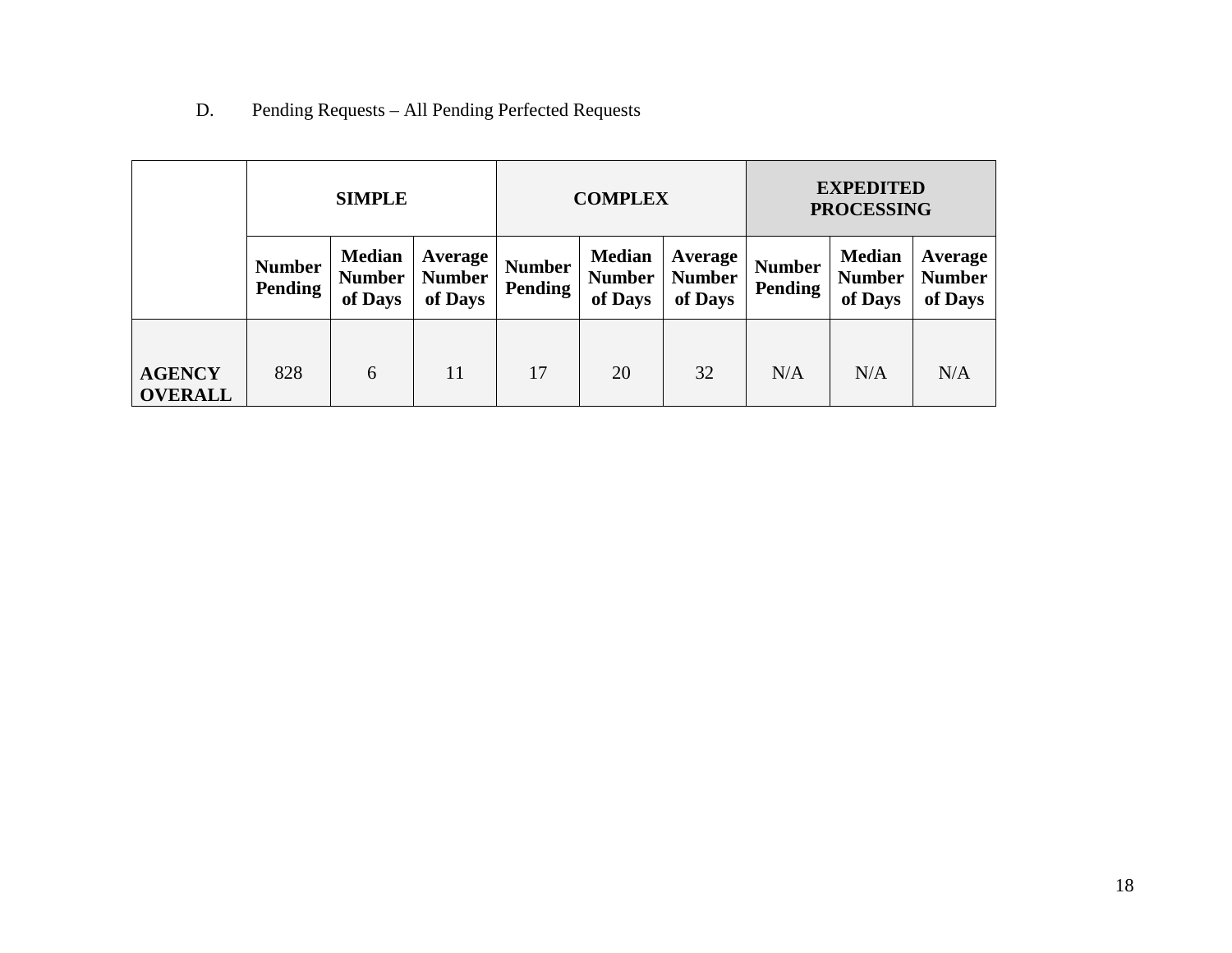1. Provide the dates of receipt of the ten oldest perfected requests pending as of the end of the fiscal year, and the number of days those requests had been pending.

## E. Pending Requests – Ten Oldest Pending Perfected Requests

|                | $10^{\text{th}}$<br><b>Oldest</b><br><b>Request</b><br>and<br><b>Number</b><br>of Days<br>Pending | <b>9th</b> | 8 <sup>th</sup> | 7 <sup>th</sup> | 6 <sup>th</sup> | 5 <sup>th</sup> | 4 <sup>th</sup> | 3 <sup>rd</sup> | 2 <sup>nd</sup> | <b>Oldest</b><br><b>Request</b><br>and<br><b>Number</b><br>of Days<br>Pending |
|----------------|---------------------------------------------------------------------------------------------------|------------|-----------------|-----------------|-----------------|-----------------|-----------------|-----------------|-----------------|-------------------------------------------------------------------------------|
| <b>AGENCY</b>  | 6/7/11                                                                                            | 6/7/11     | 6/7/11          | 6/3/11          | 5/3/11          | 4/11/11         | 3/28/11         | 3/4/11          | 2/25/11         | 2/4/11                                                                        |
| <b>OVERALL</b> | 84                                                                                                | 84         | 84              | 86              | 109             | 125             | 135             | 151             | 156             | 171                                                                           |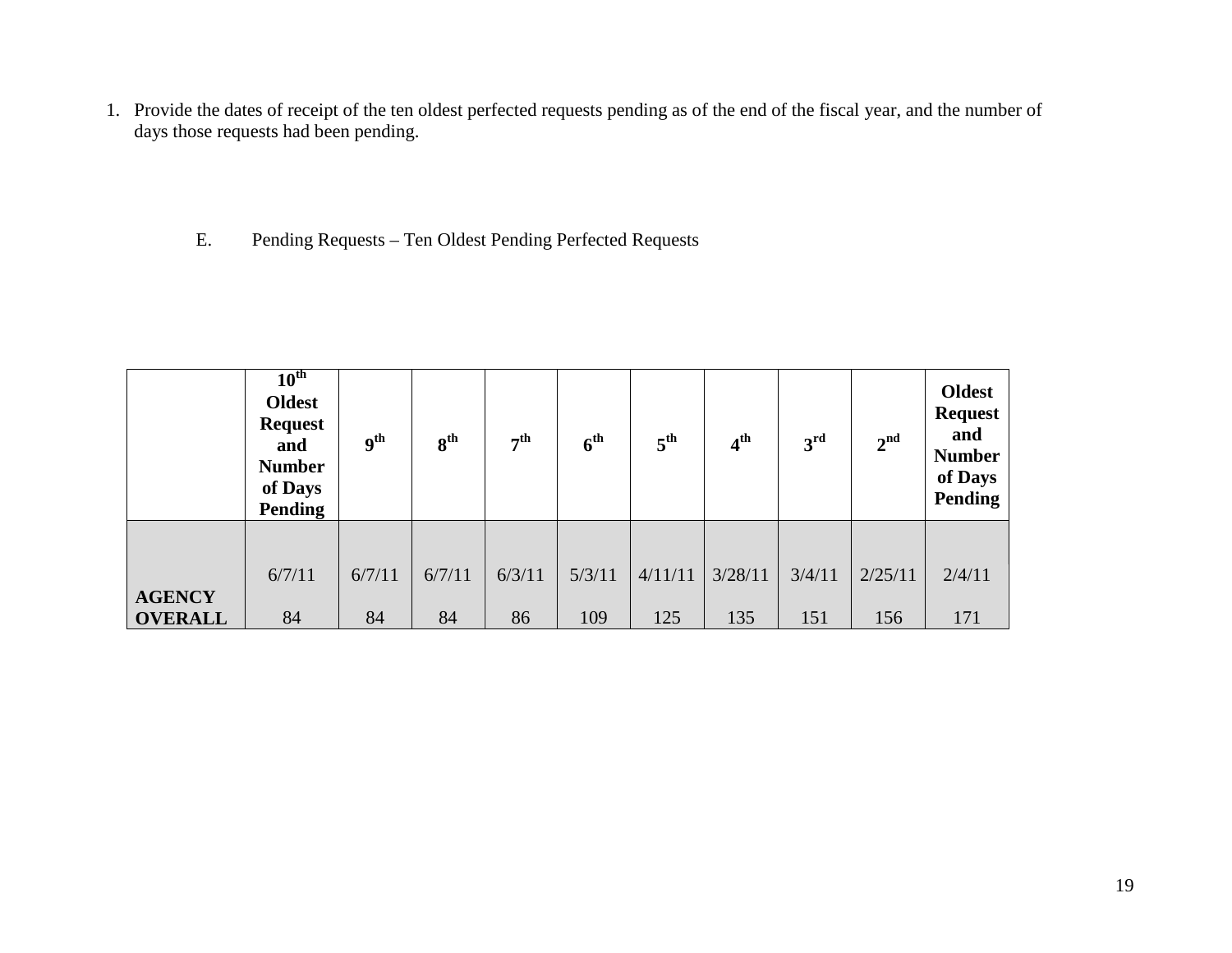## **VIII. REQUESTS FOR EXPEDITED PROCESSING AND REQUESTS FOR FEE WAIVER**

|                                 | <b>Number</b><br><b>Granted</b> | <b>Number</b><br><b>Denied</b> | <b>Median</b><br><b>Number of</b><br>Days to<br>Adjudicate | Average<br><b>Number of</b><br>Days to<br><b>Adjudicate</b> | <b>Number</b><br><b>Adjudicated</b><br><b>Within Ten</b><br>Calendar<br><b>Days</b> |
|---------------------------------|---------------------------------|--------------------------------|------------------------------------------------------------|-------------------------------------------------------------|-------------------------------------------------------------------------------------|
| <b>AGENCY</b><br><b>OVERALL</b> |                                 | $\Omega$                       |                                                            | 0                                                           | $\Omega$                                                                            |

A. Requests for Expedited Processing

B. Requests for Fee Waiver

|                                 | <b>Number</b><br><b>Granted</b> | <b>Number</b><br><b>Denied</b> | <b>Median</b><br><b>Number of</b><br>Days to<br><b>Adjudicate</b> | Average<br><b>Number of</b><br>Days to<br><b>Adjudicate</b> |
|---------------------------------|---------------------------------|--------------------------------|-------------------------------------------------------------------|-------------------------------------------------------------|
| <b>AGENCY</b><br><b>OVERALL</b> |                                 | $18^{3}$                       | 8                                                                 | 8                                                           |

<span id="page-19-0"></span><sup>&</sup>lt;sup>3</sup> We review requests for fee waivers on a case-by-case basis. Only the SSA FOI Officer may waive or reduce a fee (in excess of \$7.50). We usually grant a fee waiver when it has been determined that furnishing the information will primarily benefit the public. We normally grant fee waivers from members of the media and educational and scientific institutions when we need only limited search time to respond, or if the request is duplicative.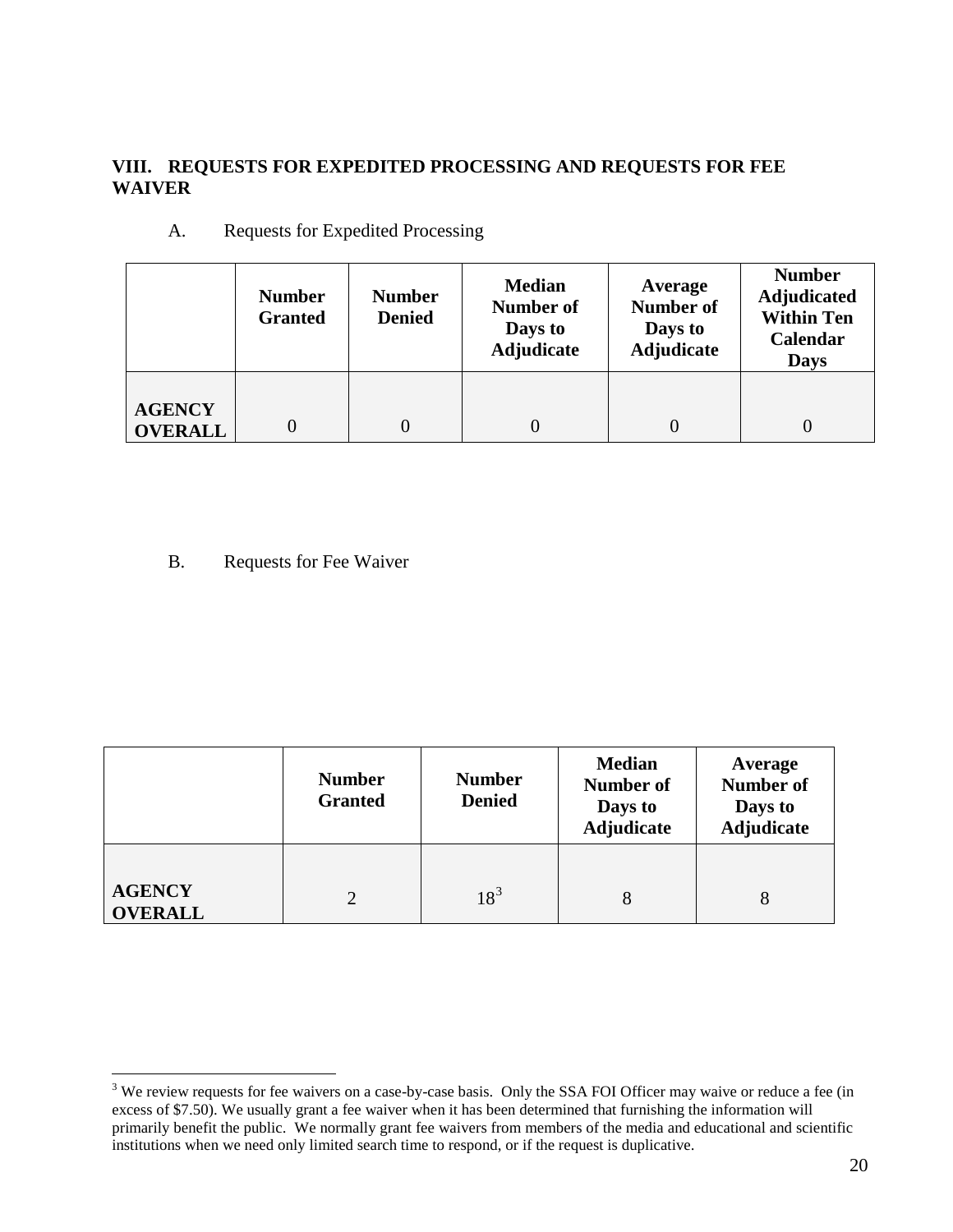## **IX. FOIA PERSONNEL AND COSTS**

## **PESONNEL COST**

|                | Number of   | Number of        | <b>Total</b>  | <b>Processing</b> | Litigation-    | <b>Total Costs</b> |
|----------------|-------------|------------------|---------------|-------------------|----------------|--------------------|
|                | "Full-Time" | "Equivalent      | <b>Number</b> | <b>Costs</b>      | <b>Related</b> |                    |
|                | <b>FOIA</b> | <b>Full-Time</b> | of "Full-     |                   | <b>Costs</b>   |                    |
|                | Employees"  | <b>FOIA</b>      | <b>Time</b>   | (At initial       |                |                    |
|                |             | Employees"       | <b>FOIA</b>   | request and       |                |                    |
|                |             |                  | Staff"        | appeal levels)    |                |                    |
|                |             |                  |               |                   |                |                    |
|                |             |                  | (The sum      |                   |                |                    |
|                |             |                  | of            |                   |                |                    |
|                |             |                  | Columns       |                   |                |                    |
|                |             |                  | 1 & 2)        |                   |                |                    |
|                |             |                  |               |                   |                |                    |
| <b>AGENCY</b>  |             |                  |               |                   |                |                    |
| <b>OVERALL</b> | 23          | 60               | 83            | \$3,982,633.00    | \$38,507.00    | \$4,021,140.00     |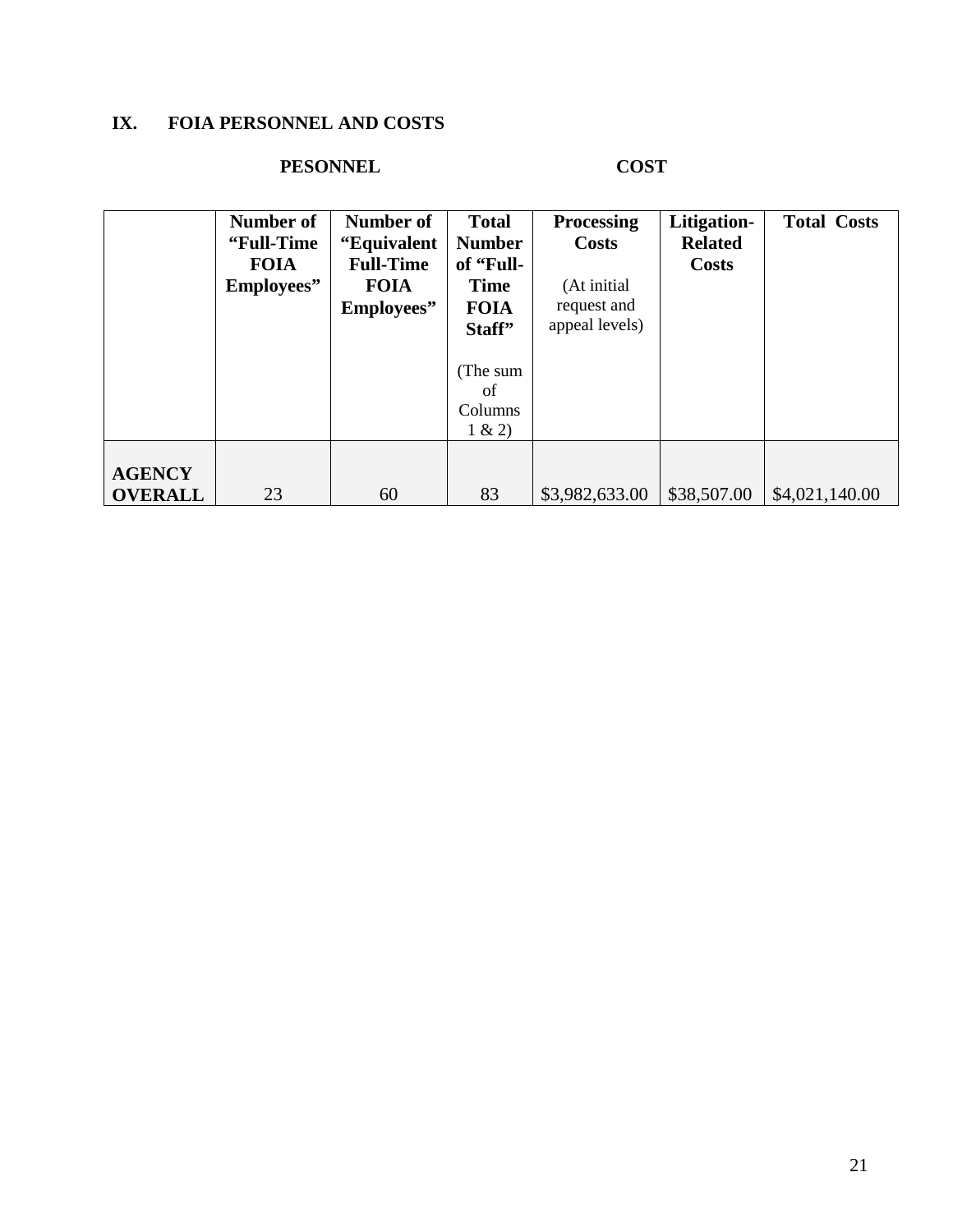## **X. FEES COLLECTED FOR PROCESSING REQUESTS**

|                                 | <b>Total Amount of Fees</b><br><b>Collected</b> | <b>Percentage of Total Costs</b> |  |
|---------------------------------|-------------------------------------------------|----------------------------------|--|
| <b>AGENCY</b><br><b>OVERALL</b> | \$1,482,213.00 <sup>4</sup>                     | 37%                              |  |

<sup>&</sup>lt;sup>4</sup> Because of system enhancements and reporting changes implemented in FY 2009, we no longer report in this calculation the fees we collected from our first-party requests. Therefore, the fees collected are significantly lower than that provided in past reports. Most of the fees we collect from first-parties for earnings records and Social Security Number verifications are not based on the FOIA, but on a separate provision for fee charging found in section 1106(c) of the Social Security Act (42 U.S.C. § 1306(c)).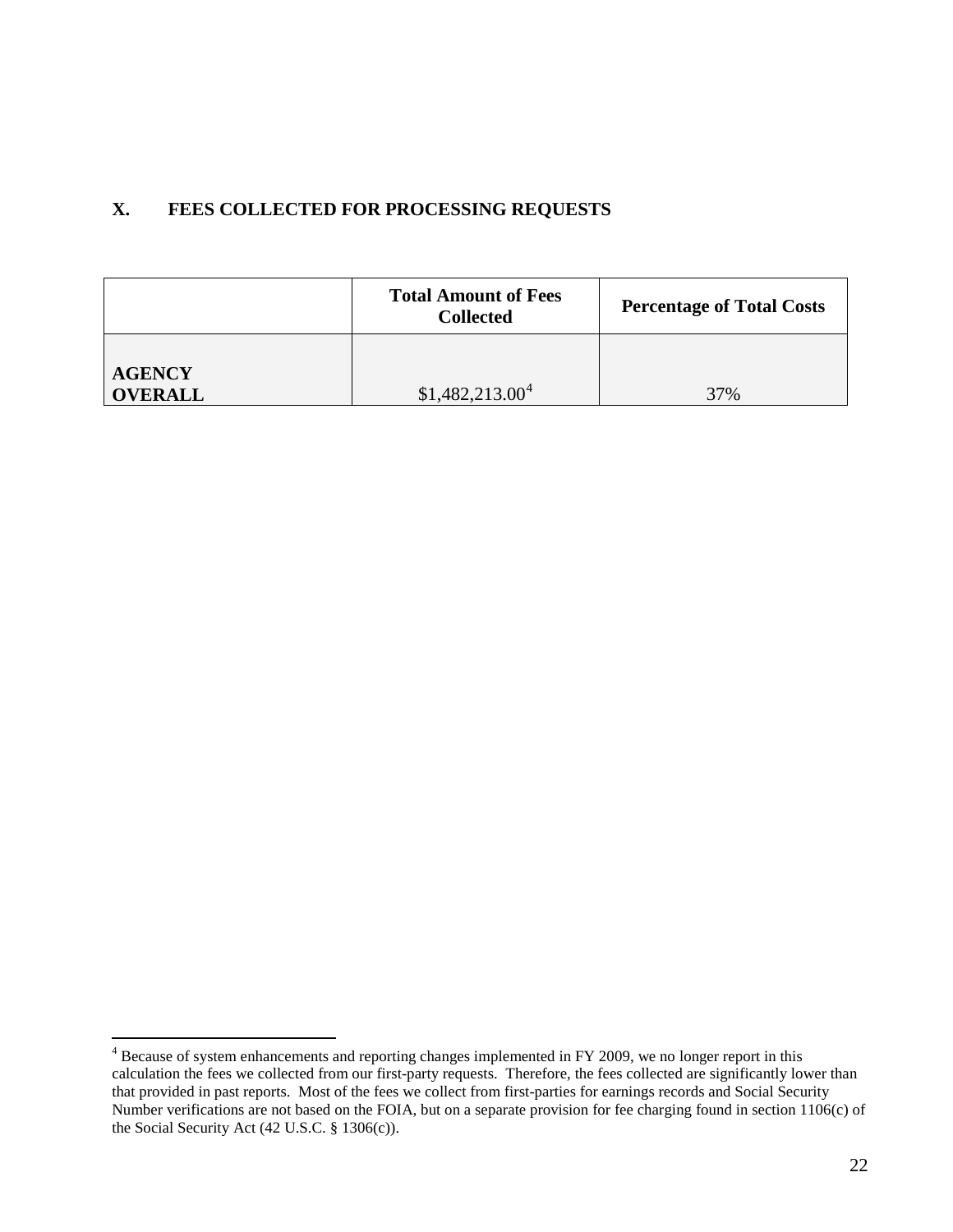## **XI. FOIA REGULATIONS**

**AGENCY** 

**Website: <http://www.socialsecurity.gov/foia/>** (click on the link entitled Social Security Law, Regulations & Related Guidance)

#### **XII. BACKLOGS, CONSULTATIONS, AND COMPARISONS**

| <b>Number of Backlogged</b><br><b>Requests as of End of</b><br><b>Fiscal Year</b> | <b>Number of Backlogged</b><br>Appeals as of End of<br><b>Fiscal Year</b> |
|-----------------------------------------------------------------------------------|---------------------------------------------------------------------------|
|                                                                                   |                                                                           |

A. Backlogs of FOIA Requests and Administrative Appeals

1. Discuss/explain the backlog here (optional).

**OVERALL** 38 7

**In FY 2011, SSA again reduced its backlog of FOIA requests. We largely attribute the reduction to implementing improvements emanating from a comprehensive review of our FOIA process. We created a FOIA Case Processing Working Group that examined each phase of our process and looked for ways to reduce processing time and maximize our existing technology. We implemented several of the working group's recommendations. Additionally, we consulted with other Federal agencies to identify best practices we could implement to reduce FOIA processing time. We also devoted extra resources at the end of FY 2011 to process backlogged cases. In FY 2012, we will continue to look for ways to reduce our backlog.**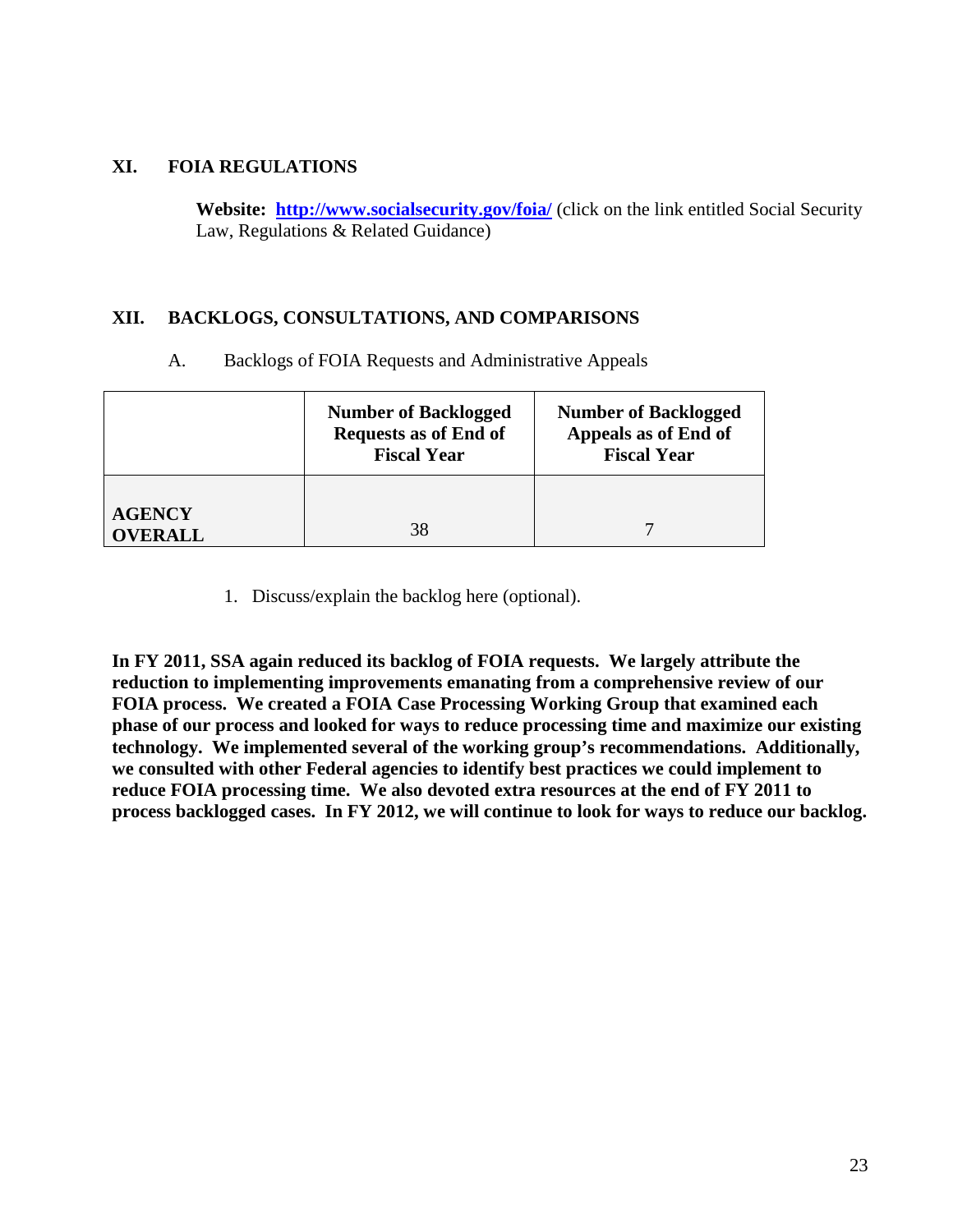## B. Consultations on FOIA Requests – Received, Processed, and Pending Consultations

|                                 | Column 1                                                                                                                                                | Column 2                                                                                                               | Column 3                                                                                                                                                 | Column 4                                                                                                                                              |
|---------------------------------|---------------------------------------------------------------------------------------------------------------------------------------------------------|------------------------------------------------------------------------------------------------------------------------|----------------------------------------------------------------------------------------------------------------------------------------------------------|-------------------------------------------------------------------------------------------------------------------------------------------------------|
|                                 | Number of<br><b>Consultations</b><br><b>Received from Other</b><br><b>Agencies that Were</b><br>Pending at the SSA as<br>of Start of the Fiscal<br>Year | Number of<br><b>Consultations</b><br><b>Received from</b><br><b>Other Agencies</b><br>During the<br><b>Fiscal Year</b> | Number of<br><b>Consultations</b><br><b>Received from Other</b><br><b>Agencies that Were</b><br>Processed by the SSA<br><b>During the Fiscal</b><br>Year | Number of<br><b>Consultations</b><br><b>Received from Other</b><br><b>Agencies that Were</b><br>Pending at the SSA as<br>of End of the Fiscal<br>Year |
| <b>AGENCY</b><br><b>OVERALL</b> |                                                                                                                                                         |                                                                                                                        | 0                                                                                                                                                        | 0                                                                                                                                                     |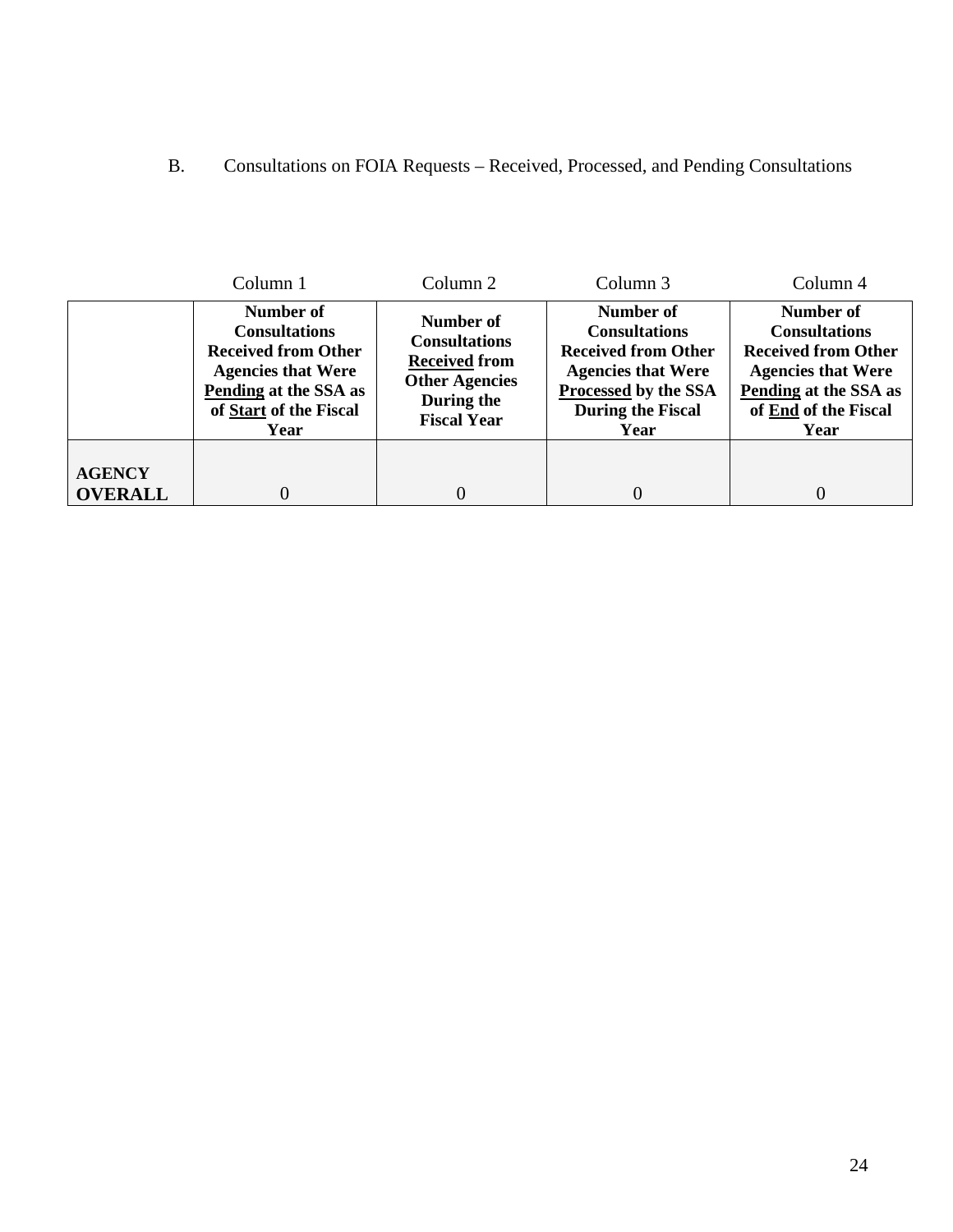C. Consultations on FOIA Requests – Ten Oldest Consultations Received from Other Agencies and Pending at Your Agency

| <b>Agency</b><br><b>Overall</b> | $10^{\text{th}}$ Oldest<br>Consultation<br>and Number<br>of Days<br>Pending | <sub>9th</sub> | 8 <sup>th</sup> | 7 <sup>th</sup> | 6 <sup>th</sup> | 5 <sup>th</sup> | 4 <sup>th</sup> | 3 <sup>rd</sup> | 2 <sup>nd</sup> | <b>Oldest</b><br><b>Consultation</b><br>and Number<br>of Days<br><b>Pending</b> |
|---------------------------------|-----------------------------------------------------------------------------|----------------|-----------------|-----------------|-----------------|-----------------|-----------------|-----------------|-----------------|---------------------------------------------------------------------------------|
|                                 | Date<br>Number of<br>Days                                                   | N/A            | N/A             | N/A             | N/A             | N/A             | N/A             | N/A             | N/A             | N/A                                                                             |

D. Comparison of Numbers of Requests from Previous and Current Annual Report – Requests Received, Processed, and Backlogged

|                | Column 1                                                                                        | Column <sub>2</sub>                                                                         | Column 3                                                                                         | Column 4                                                                                     |  |
|----------------|-------------------------------------------------------------------------------------------------|---------------------------------------------------------------------------------------------|--------------------------------------------------------------------------------------------------|----------------------------------------------------------------------------------------------|--|
|                |                                                                                                 | <b>NUMBER OF REQUESTS RECEIVED</b>                                                          | <b>NUMBER OF REQUESTS</b><br><b>PROCESSED</b>                                                    |                                                                                              |  |
|                | <b>Number Received</b><br><b>During Fiscal Year</b><br>from Last Year's<br><b>Annual Report</b> | <b>Number Received</b><br><b>During Fiscal Year</b><br>from Current<br><b>Annual Report</b> | <b>Number Processed</b><br><b>During Fiscal Year</b><br>from Last Year's<br><b>Annual Report</b> | <b>Number Processed</b><br><b>During Fiscal Year</b><br>from Current<br><b>Annual Report</b> |  |
| <b>AGENCY</b>  |                                                                                                 |                                                                                             |                                                                                                  |                                                                                              |  |
| <b>OVERALL</b> | 32,997                                                                                          | 32,456                                                                                      | 33,012                                                                                           | 32,445                                                                                       |  |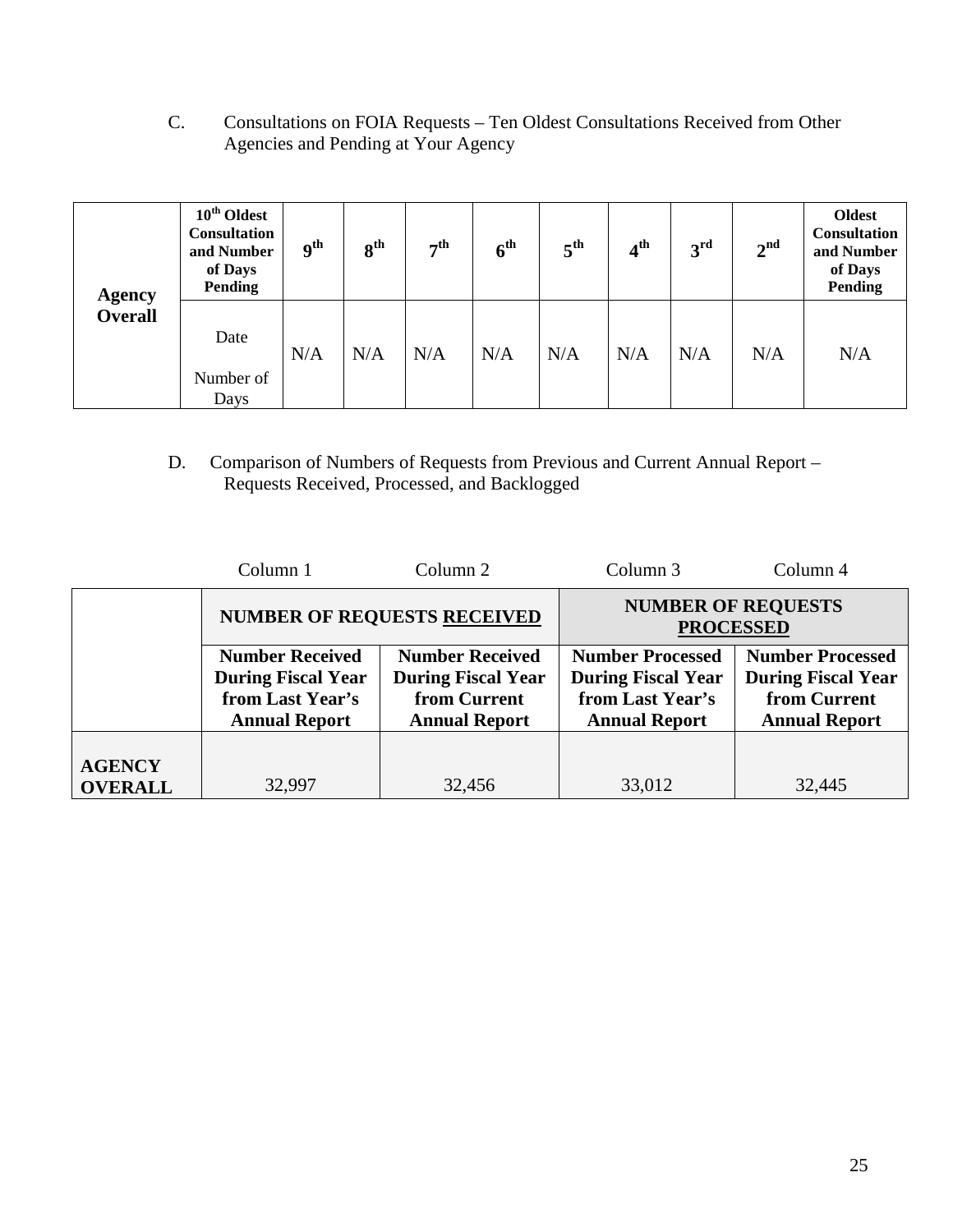|                                 | <b>Number of Backlogged Requests</b><br>as of End of the Fiscal Year from<br><b>Previous Annual Report</b> | <b>Number of Backlogged Requests</b><br>as of End of the Fiscal Year from<br><b>Current Annual Report</b> |  |  |
|---------------------------------|------------------------------------------------------------------------------------------------------------|-----------------------------------------------------------------------------------------------------------|--|--|
| <b>AGENCY</b><br><b>OVERALL</b> | 68                                                                                                         | 38                                                                                                        |  |  |

E. Comparison of Numbers of Administrative Appeals from Previous and Current Annual Report – Appeals Received, Processed, and Backlogged

|                | Column 1                                                                                        | Column 2                                                                                    | Column 3                                                                                         | Column 4                                                                                     |  |
|----------------|-------------------------------------------------------------------------------------------------|---------------------------------------------------------------------------------------------|--------------------------------------------------------------------------------------------------|----------------------------------------------------------------------------------------------|--|
|                |                                                                                                 | <b>NUMBER OF APPEALS RECEIVED</b>                                                           | <b>NUMBER OF APPEALS PROCESSED</b>                                                               |                                                                                              |  |
|                | <b>Number Received</b><br><b>During Fiscal Year</b><br>from Last Year's<br><b>Annual Report</b> | <b>Number Received</b><br><b>During Fiscal Year</b><br>from Current<br><b>Annual Report</b> | <b>Number Processed</b><br><b>During Fiscal Year</b><br>from Last Year's<br><b>Annual Report</b> | <b>Number Processed</b><br><b>During Fiscal Year</b><br>from Current<br><b>Annual Report</b> |  |
| <b>AGENCY</b>  |                                                                                                 |                                                                                             |                                                                                                  |                                                                                              |  |
| <b>OVERALL</b> | 155                                                                                             | 98                                                                                          | 148                                                                                              | 100                                                                                          |  |

|                                 | Column1                                                                                                   | Column 2                                                                                                 |
|---------------------------------|-----------------------------------------------------------------------------------------------------------|----------------------------------------------------------------------------------------------------------|
|                                 | <b>Number of Backlogged Appeals</b><br>as of End of the Fiscal Year from<br><b>Previous Annual Report</b> | <b>Number of Backlogged Appeals as</b><br>of End of the Fiscal Year from<br><b>Current Annual Report</b> |
| <b>AGENCY</b><br><b>OVERALL</b> |                                                                                                           |                                                                                                          |